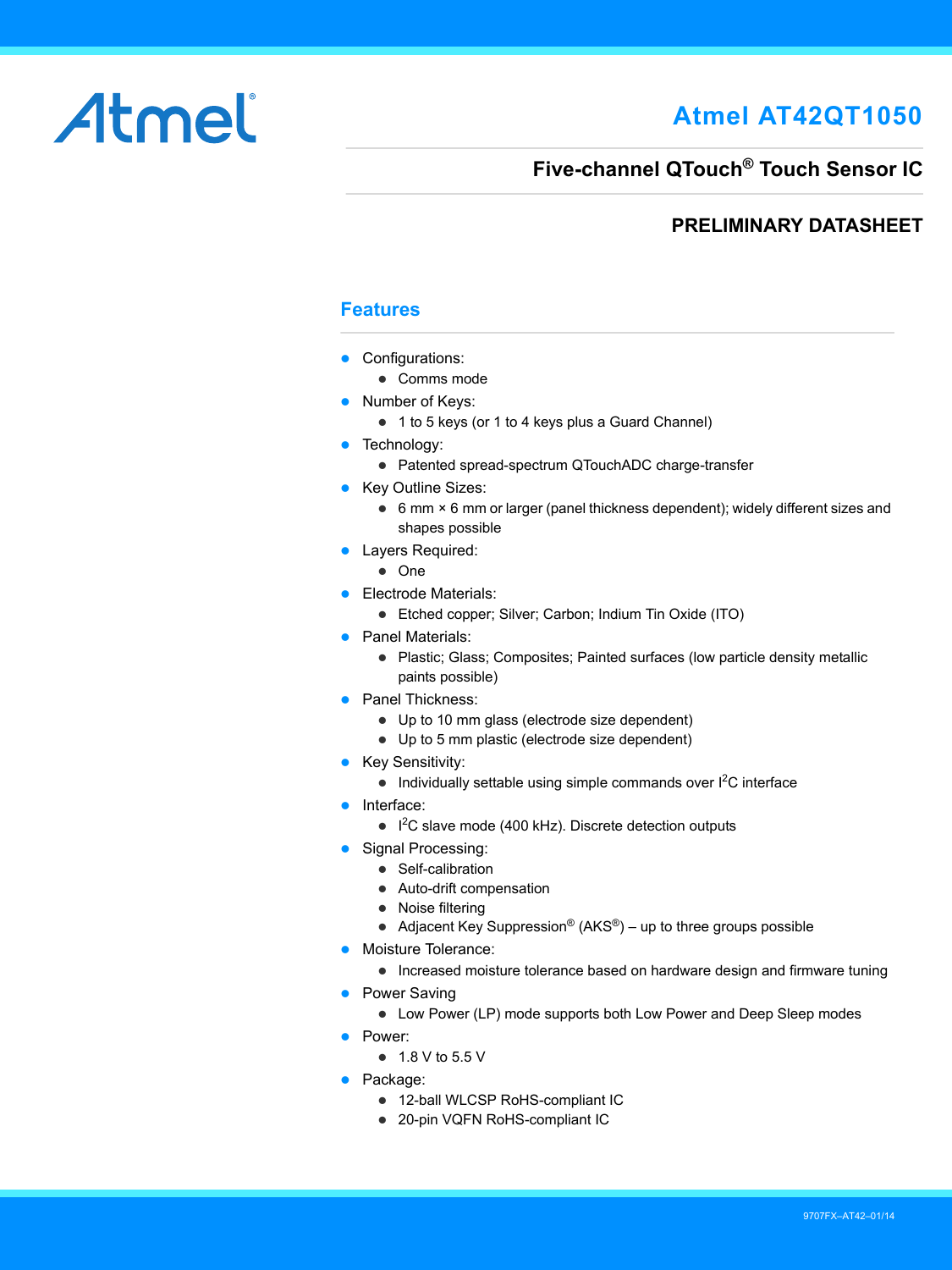### **1. Pinouts and Schematics**

#### **1.1 Pinout Configuration (WLCSP)**



#### **1.2 Pinout Configuration (VQFN)**

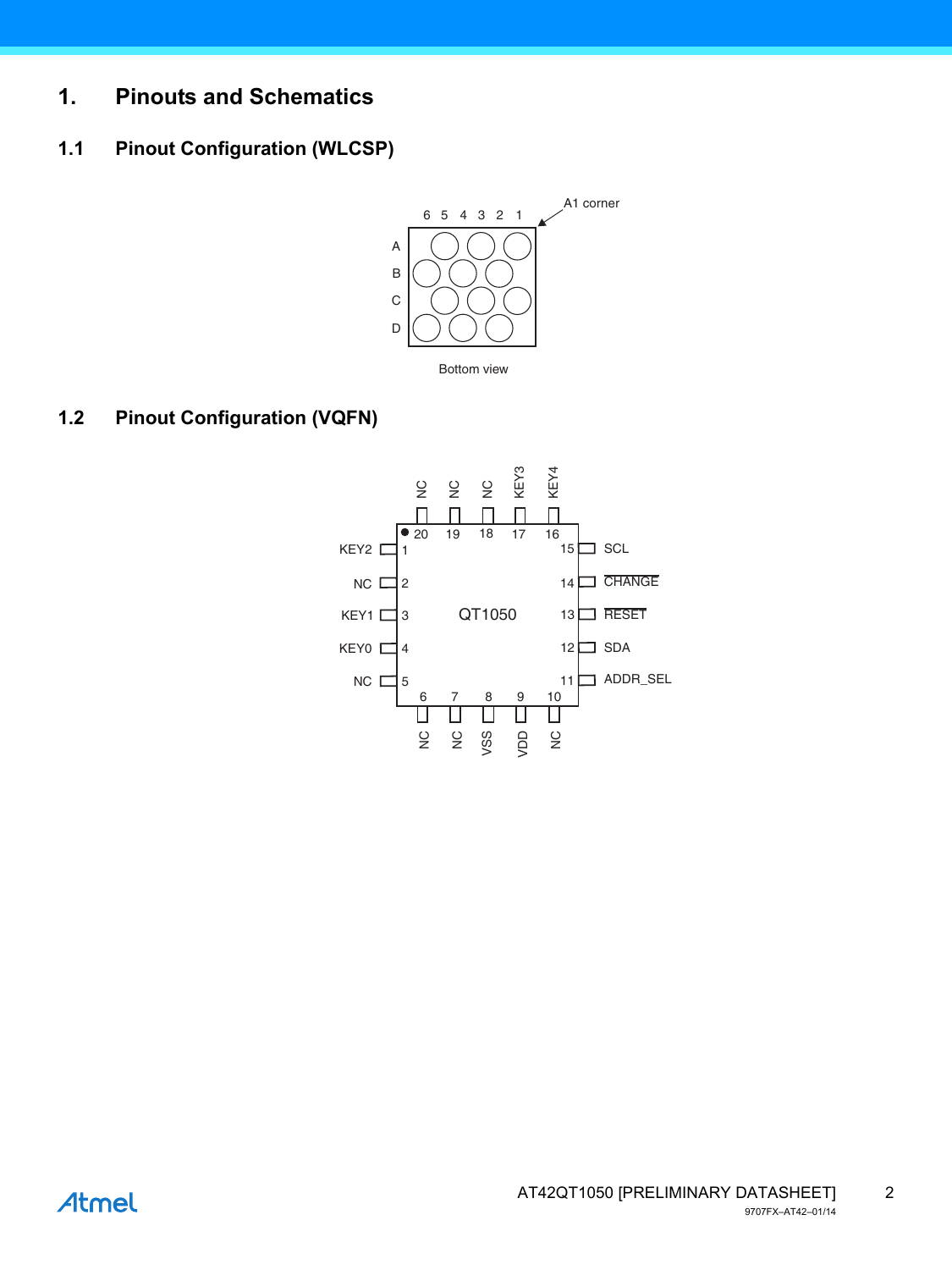### **1.3 Pin Descriptions (WLCSP)**

#### **Table 1-1. Ball Listings (12-ball WLCSP)**

| <b>Ball</b>    | <b>Function</b>  | <b>Type</b>  | <b>Description</b>                                               | If Unused,<br><b>Connect To</b> |
|----------------|------------------|--------------|------------------------------------------------------------------|---------------------------------|
| A1             | KEY <sub>2</sub> | $\circ$      | Key 2                                                            | Open                            |
| A <sub>3</sub> | KEY0             | $\circ$      | Key 0                                                            | Open                            |
| A <sub>5</sub> | KEY1             | $\circ$      | Key 1                                                            | Open                            |
| <b>B2</b>      | KEY4             | $\circ$      | Key 4                                                            | Open                            |
| <b>B4</b>      | <b>VSS</b>       | P            | Ground                                                           |                                 |
| <b>B6</b>      | <b>VDD</b>       | $\mathsf{P}$ | Power                                                            |                                 |
| C <sub>1</sub> | KEY3             | $\circ$      | Key 3                                                            | Open                            |
| C <sub>3</sub> | <b>SCL</b>       | OD           | Connect to I <sup>2</sup> C clock                                | Open                            |
| C <sub>5</sub> | <b>SDA</b>       | OD           | $I2C$ data line                                                  | Open                            |
| D <sub>2</sub> | <b>CHANGE</b>    | OD           | CHANGE line for controlling the communications flow              | Open                            |
| D <sub>4</sub> | <b>RESET</b>     |              | RESET - has internal pull-up 60 k $\Omega$ resistor              | Open                            |
| D <sub>6</sub> | ADDR SEL         | $\mathbf{I}$ | I <sup>2</sup> C Address select. See "I2C Addresses" on page 12. |                                 |

|     | Input only        | 0 | Output only, push-pull |
|-----|-------------------|---|------------------------|
| OD. | Open-drain Output | P | Ground or Power        |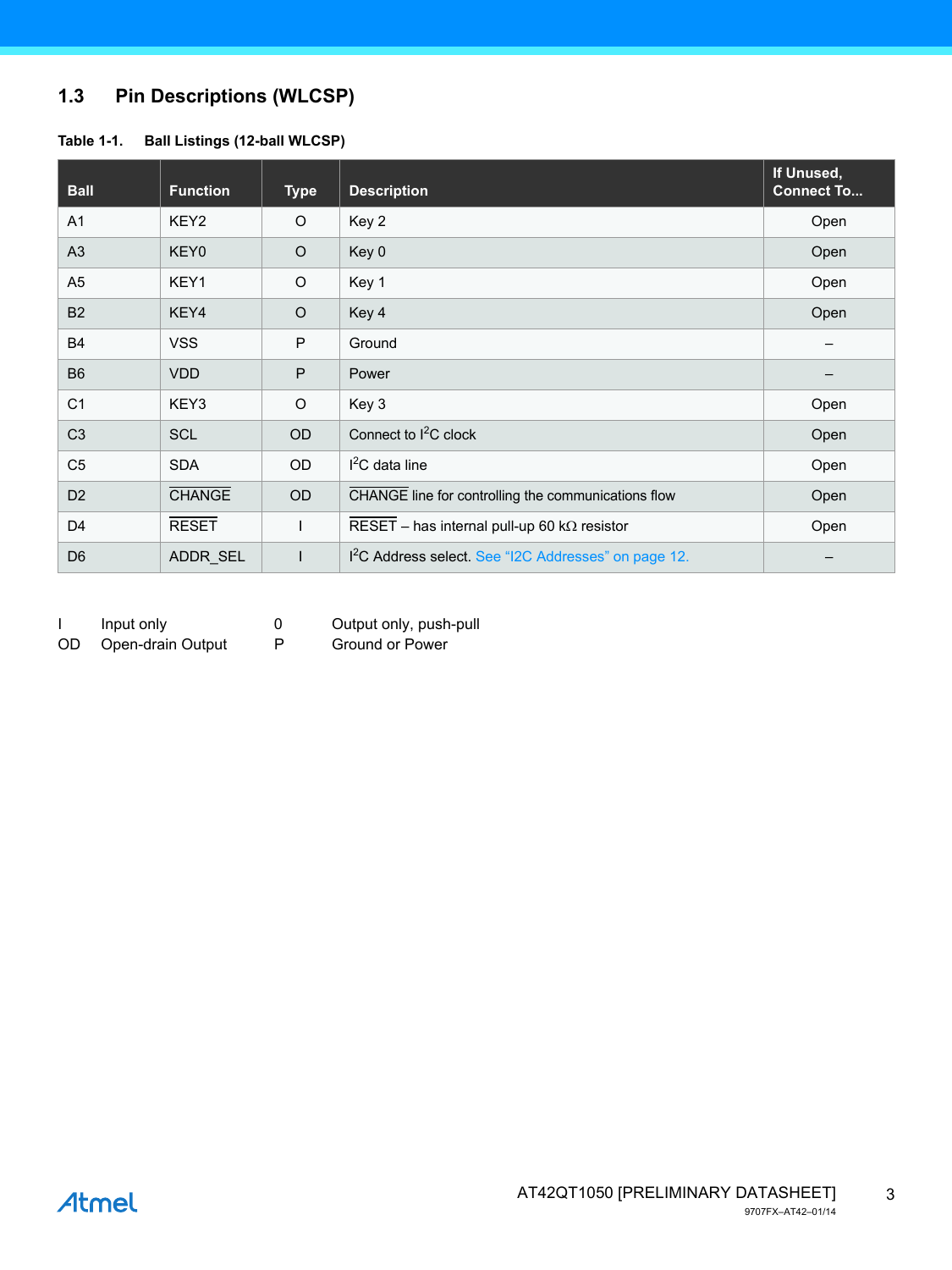#### **1.4 Pin Descriptions (VQFN)**

#### **Table 1-2. Pin Listings (20-pin VQFN)**

| Pin            | <b>Function</b> | <b>Type</b>              | <b>Description</b>                                                      | If Unused,<br><b>Connect To</b> |
|----------------|-----------------|--------------------------|-------------------------------------------------------------------------|---------------------------------|
| $\mathbf{1}$   | KEY2            | $\circ$                  | Key 2                                                                   | Open                            |
| $\overline{2}$ | <b>NC</b>       | $\overline{\phantom{m}}$ | Not Connected                                                           |                                 |
| 3              | KEY1            | $\circ$                  | Key 1                                                                   | Open                            |
| $\overline{4}$ | KEY0            | $\circ$                  | Key 0                                                                   | Open                            |
| 5              | <b>NC</b>       |                          | Not Connected                                                           | $\qquad \qquad -$               |
| $6\phantom{1}$ | <b>NC</b>       |                          | Not Connected                                                           |                                 |
| $\overline{7}$ | NC              | $\overline{\phantom{m}}$ | Not Connected                                                           |                                 |
| 8              | <b>VSS</b>      | P                        | Ground                                                                  |                                 |
| 9              | <b>VDD</b>      | $\mathsf{P}$             | Power                                                                   |                                 |
| 10             | NC              |                          | Not Connected                                                           |                                 |
| 11             | ADDR SEL        | $\mathbf{I}$             | I <sup>2</sup> C Address select. See "I2C Addresses" on page 12.        |                                 |
| 12             | <b>SDA</b>      | OD                       | $I2C$ data line                                                         | Open                            |
| 13             | <b>RESET</b>    | $\mathbf{I}$             | $\overline{\text{RESET}}$ – has internal pull-up 60 k $\Omega$ resistor | Open                            |
| 14             | <b>CHANGE</b>   | OD                       | CHANGE line for controlling the communications flow                     | Open                            |
| 15             | SCL             | OD                       | Connect to I <sup>2</sup> C clock                                       | Open                            |
| 16             | KEY4            | $\mathsf O$              | Key 4                                                                   | Open                            |
| 17             | KEY3            | $\circ$                  | Key 3                                                                   | Open                            |
| 18             | NC              |                          | Not Connected                                                           | -                               |
| 19             | <b>NC</b>       | —                        | Not Connected                                                           |                                 |
| 20             | <b>NC</b>       |                          | Not Connected                                                           |                                 |

I Input only **0** Output only, push-pull

OD Open-drain Output P Ground or Power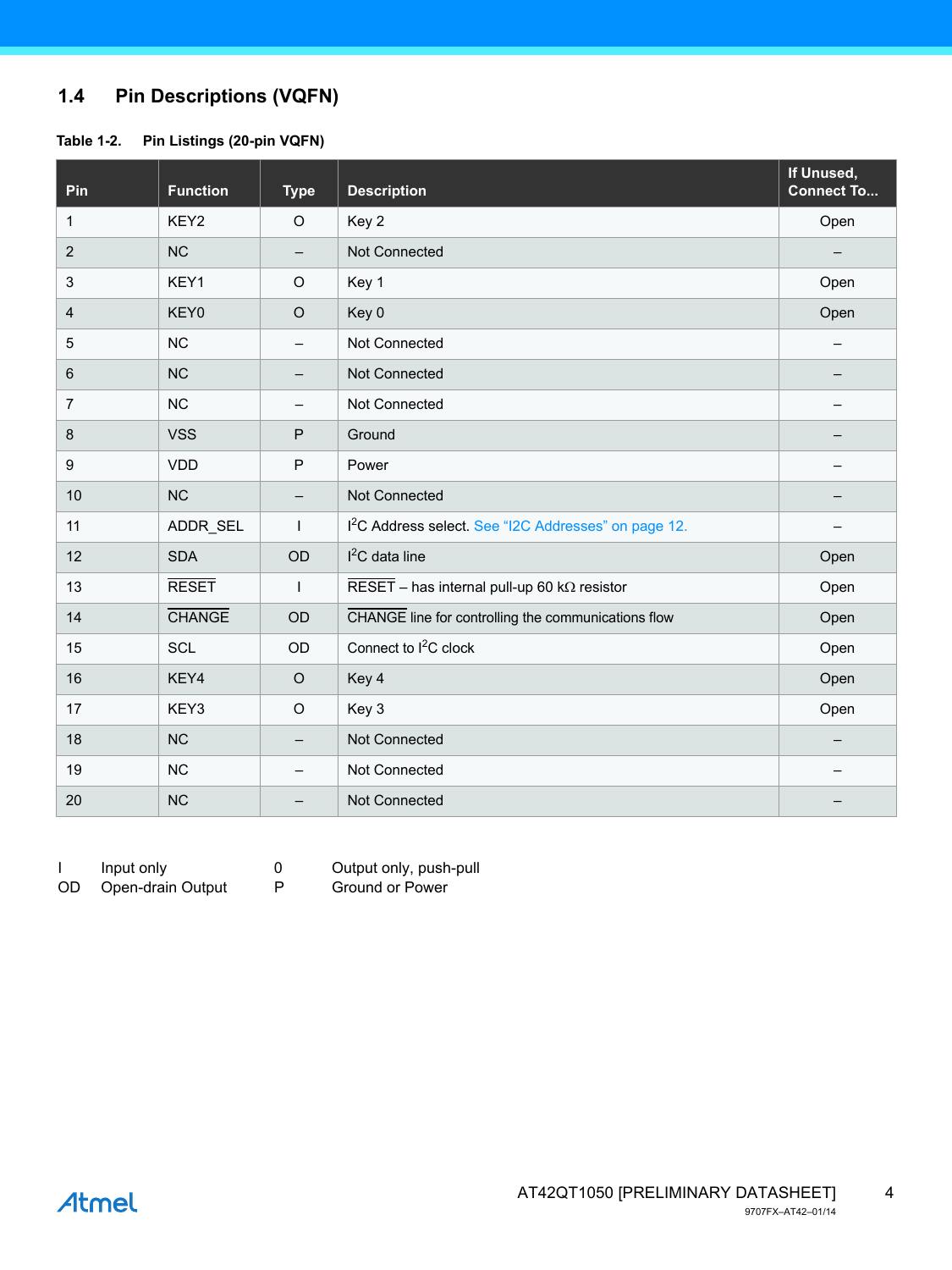#### **1.5 Schematic**

<span id="page-4-0"></span>

| Figure 1-1. Typical Circuit (12-ball WLCSP) |  |  |  |
|---------------------------------------------|--|--|--|
|---------------------------------------------|--|--|--|



<span id="page-4-1"></span>



Check the following sections for component values and settings for [Figure 1-1](#page-4-0) and [Figure 1-2:](#page-4-1)

- [Section 3.1 on page 10:](#page-9-0) Series resistors (Rs0 Rs4)
- [Section 3.3 on page 10:](#page-9-1) LED traces
- [Section 3.5 on page 11:](#page-10-0) Power Supply (voltage levels)
- [Section 4.2 on page 12:](#page-11-0)  $1^2C$  Address selection
- [Section 4.4 on page 14:](#page-13-0) SDA, SCL pull-up resistors  $(R_{SDA}, R_{SCL})$
- [Section 2.7 on page 7](#page-6-0):  $\overline{CHANGE}$  pull-up resistor ( $R<sub>CHG</sub>$ )
- [Section 2.8.1 on page 7](#page-6-1):  $\overline{\sf{RESET}}$  pull-up resistor ( $R_{\sf RST}$ )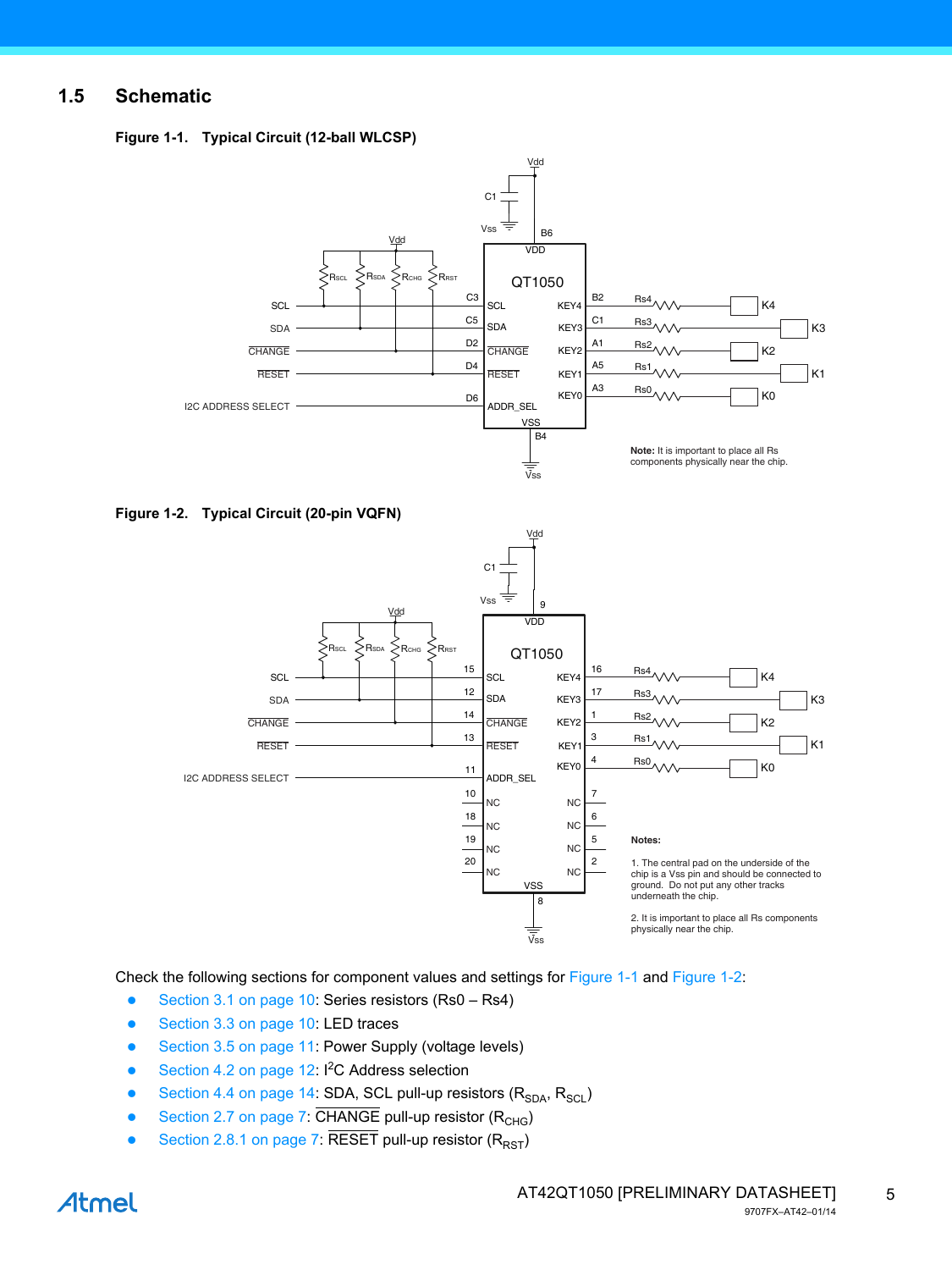#### **2. Overview**

#### **2.1 Introduction**

The AT42QT1050 (QT1050) is a QTouchADC sensor driver. The device can sense from one to five keys, dependent on mode.

The QT1050 includes all signal processing functions necessary to provide stable sensing under a wide variety of changing conditions, and the outputs are fully debounced. Only a few external parts are required for operation and no external Cs capacitors are required.

The QT1050 modulates its bursts in a spread-spectrum fashion in order to heavily suppress the effects of external noise, and to suppress RF emissions. The QT1050 uses a QTouchADC method of acquisition. This provides greater noise immunity and eliminates the need for external sampling capacitors, allowing touch sensing using a single pin.

#### **2.2 Comms Modes**

The QT1050 operates in comms mode where a host can communicate with the device via an  $I<sup>2</sup>C$  bus. This allows the user to configure settings for *Threshold*, *Adjacent Key Suppression* (AKS), *Detect Integrator*, *Low Power (LP) Mode*, *Guard Channel*, and *Max Time On* for keys.

#### **2.3 Keys**

The QT1050 can have a minimum of one key and a maximum of five keys. These can be constructed in different shapes and sizes. See ["Features" on page 1](#page-0-0) for the recommended dimensions.

1 to 5 keys (or 1 to 4 keys plus Guard Channel)

Unused keys should be disabled by setting the Detect Integrator (DI) to zero (see [Section 5.10 on page 21\)](#page-20-0).

The status register can be read to determine the touch status of the corresponding key. It is recommended using the open-drain CHANGE line to detect when a change of status has occurred.

#### **2.4 Moisture Tolerance**

The presence of water (condensation, sweat, spilt water, and so on) on a sensor can alter the signal values measured and thereby affect the performance of any capacitive device. The moisture tolerance of QTouch devices can be improved by designing the hardware and fine-tuning the firmware following the recommendations in the application note Atmel *AVR3002: Moisture Tolerant QTouch Design* [\(](http//www.atmel.com/Images/doc42017.pdf)www.atmel.com/Images/doc42017.pdf).

#### **2.5 Acquisition/Low Power Mode (LP)**

There are 255 different acquisition times possible. These are controlled via the LP mode byte (see [Section 5.11 on](#page-21-0) [page 22](#page-21-0)) which can be written to via  $1<sup>2</sup>C$ -compatible communication.

LP mode controls the intervals between acquisition measurements. Longer intervals consume lower power but have an increased response time. During calibration, touch and during the detect integrator (DI) period, the LP mode is temporarily set to LP mode 1 for a faster response.

The QT1050 operation is based on a fixed cycle time of approximately 8 ms. The LP mode setting indicates how many of these periods exist per measurement cycle. For example, If LP mode = 1, there is an acquisition every cycle (8 ms). If LP mode = 3, there is an acquisition every 3 cycles (24 ms). If a high Pulse/Scale (see [Section 5.9 on page](#page-18-0) [19\)](#page-18-0) setting is selected then the acquisition time may exceed 8 ms.

LP settings above mode 32 (512 ms) result in slower thermal drift compensation and should be avoided in applications where fast thermal transients occur.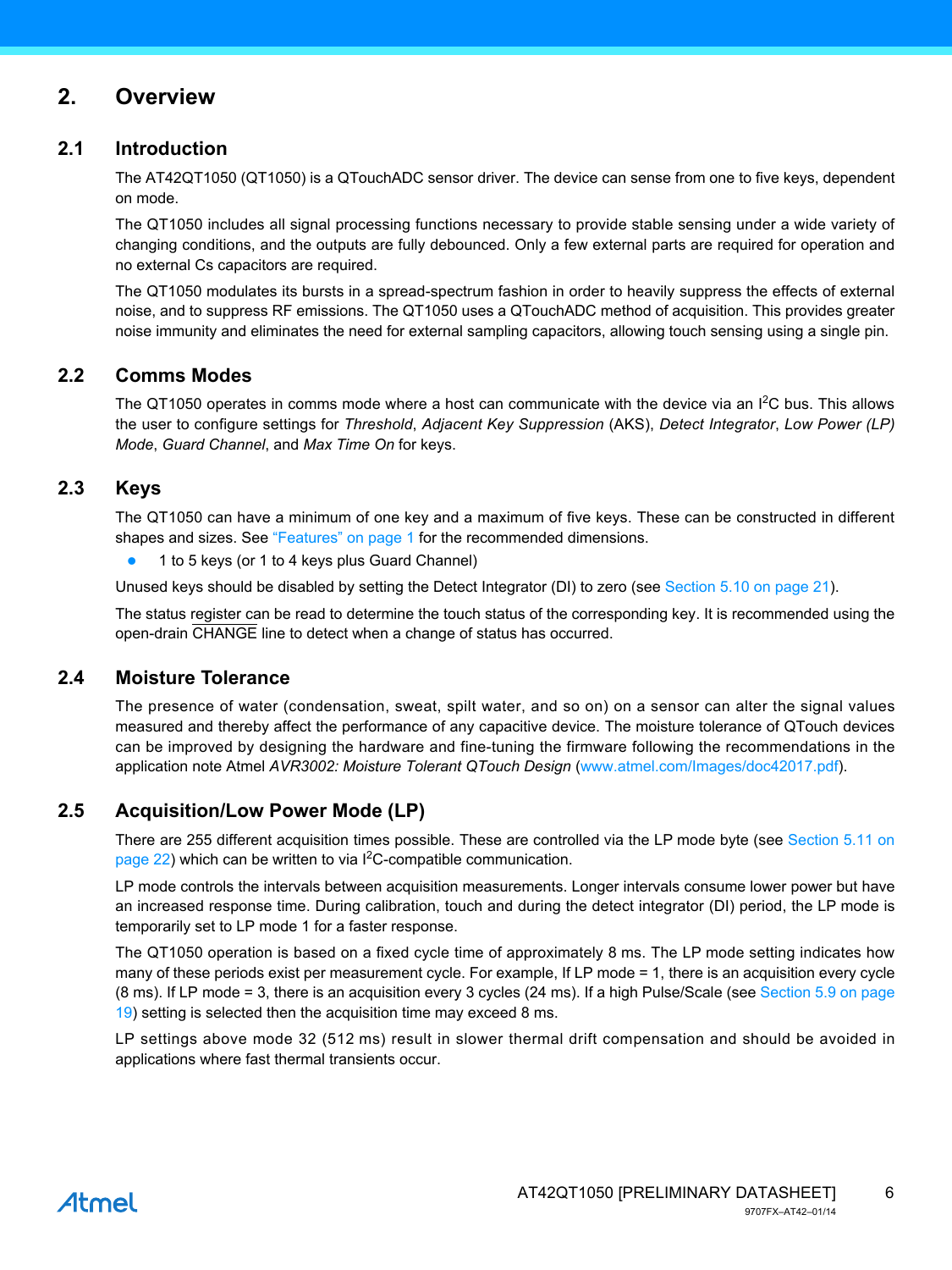#### **2.6 Adjacent Key Suppression (AKS) Technology**

The device includes the Atmel-patented Adjacent Key Suppression (AKS) technology, to allow the use of tightly spaced keys on a keypad with no loss of selectability by the user.

There can be up to three AKS groups, implemented so that only one key in the group may be reported as being touched at any one time. Once a key in a particular AKS group is in detect no other key in that group can go into detect. Only when the key in detect goes out of detection can another key go into detect state.

The keys which are members of the AKS groups can be set (see [Section 5.9 on page 19\)](#page-18-0). Keys outside the group may be in detect simultaneously.

**Note:** When multiple keys in an AKS group are touched then a key must be fully out of detect before the next key will report touch. So effectively a break-before-make operation.

#### <span id="page-6-0"></span>**2.7 CHANGE Line**

The CHANGE line is active low and signals when there is a change of state in the Detection or Input key status bytes. It is cleared (allowed to float high) when the host reads the status bytes.

If the status bytes change back to their original state before the host has read the status bytes (for example, a touch followed by a release), the CHANGE line will be held low. In this case, a read to any memory location will clear the CHANGE line.

The  $\overline{CHANGE}$  line is open-drain and should be connected via a 47 k $\Omega$  resistor to Vdd. It is necessary for minimum power operation as it ensures that the QT1050 can sleep for as long as possible. Communications wake up the QT1050 from sleep causing a higher power consumption if the part is randomly polled.

**Note:** The CHANGE line is pulled low 100 ms after power-up or reset.

#### **2.8 Types of Reset**

#### <span id="page-6-1"></span>**2.8.1 External Reset**

An external reset logic line can be used, if desired, fed into the  $\overline{\text{RESET}}$  pin. This pin should be pulled up by a 100 k $\Omega$ resistor to Vdd.

#### **2.8.2 Soft Reset**

The host can cause a device reset by writing  $0 \times 80$  to the RESET / Calibrate byte. This soft reset triggers the internal watchdog timer on a 125 ms interval. After 125 ms the device resets and wakes again.

The device NACKs any attempts to communicate with it during the first 30 ms of its initialization period.

#### **2.9 Calibration**

Writing a non-zero value to low 7-bits of the RESET / Calibrate byte will force a recalibration at any time. This can be useful to clear out a stuck key condition after a prolonged period of uninterrupted detection.

**Note:** A calibrate command clears all key status bits and the overflow bit (until it is checked on the next cycle).

#### **2.10 Guard Channel**

A guard channel to help prevent false detection is available. This is programmable for comms mode.

Guard channel keys should be more sensitive than the other keys (physically bigger). Because the guard channel key is physically bigger it becomes more susceptible to noise so it has higher Oversampling (see [Section 5.9 on](#page-18-0) [page 19](#page-18-0)) and a lower Threshold (see [Section 5.8 on page 19](#page-18-1)) than the other keys.

A channel set as the guard channel (there can only be one) is prioritised when the filtering of keys going into detect is taking place. So if a normal key is filtering into touch (touch present but DI has not been reached) and the key set as the guard key begins filtering in, then the normal key filter is reset and the guard key filters in first.

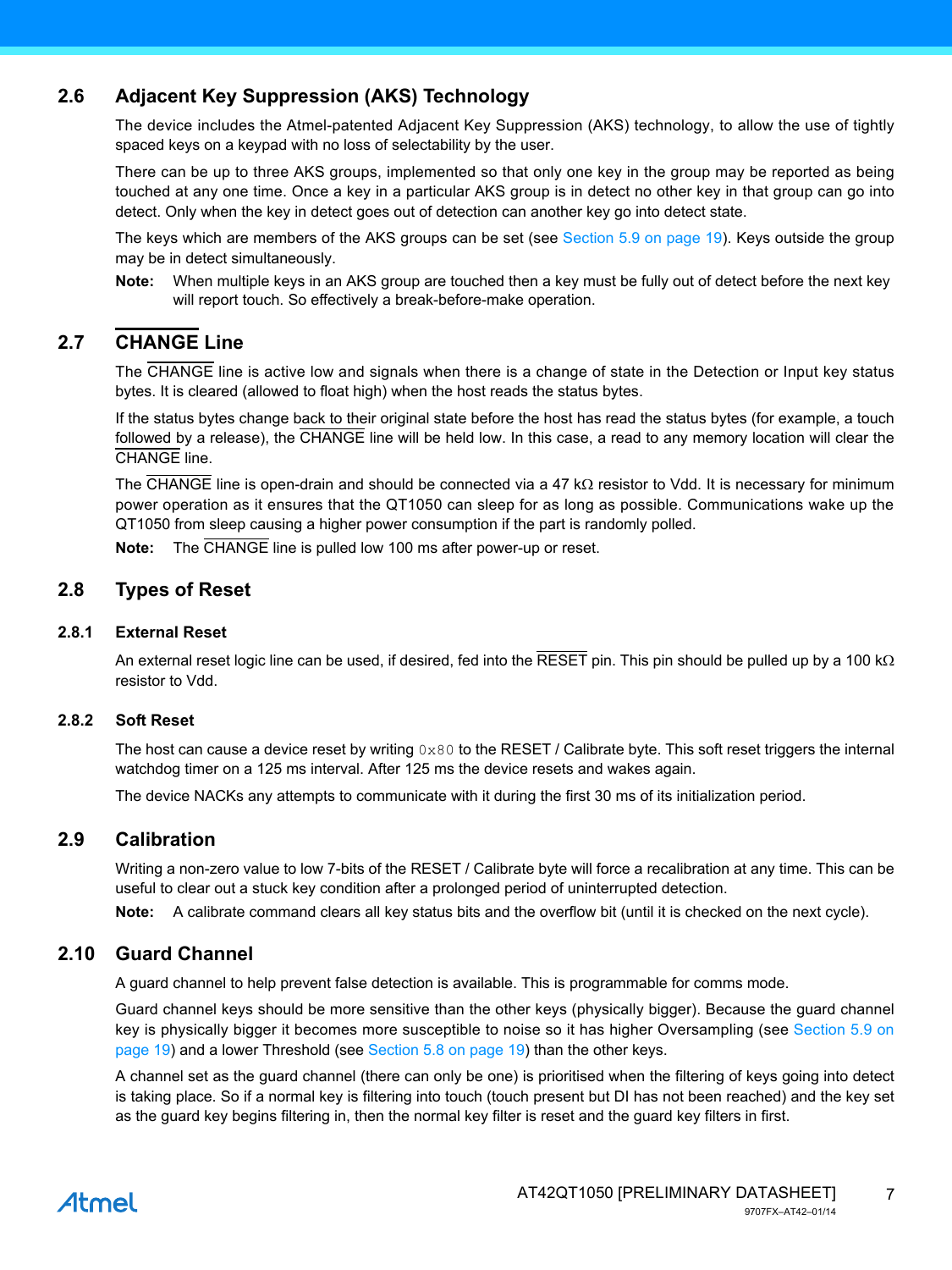

#### **2.11 Signal Processing**

#### **2.11.1 Detect Threshold**

The device detects a touch when the signal has crossed a threshold level and remained there for a specified number of counts (see [Section 5.10 on page 21](#page-20-0)). This can be altered on a key-by-key basis using the key threshold I<sup>2</sup>Ccompatible commands.

The reference level has the ability to adjust itself slowly in accordance with the drift compensation mechanism.

The drift mechanism will drift toward touch at a rate of 160 ms × 18 = 2.88 seconds and away from touch at a rate of 160 ms × 6 = 0.96 seconds. The 160 ms is based on 20 × 8 ms cycles. If the cycle time exceeds 8 ms then the overall times will be extended to match.

#### **2.11.2 Detect Integrator**

The device features a fast detection integrator counter (DI filter), which acts to filter out noise at the small expense of a slower response time. The DI filter requires a programmable number of consecutive samples confirmed in detection before the key is declared to be touched. The minimum number for the DI filter is 2. Settings of 1 for the DI also defaults to 2. Setting a DI of 0 disables the corresponding key.

The signal value which can be read in RAM is a filtered signal value. Using the Fast In option (Bit 6 of address 60) the chip can be made to enter fast mode (LPM = 1) when a raw signal reading is detected above threshold. This would allow the chip to react quicker to a touch in cases where a high LPM setting is being used.

**Note:** If the circuit is in a noisy environment this could have the effect of causing the chip to enter fast mode more often than is necessary.

The DI is also implemented when a touch is removed. There is also a Fast Out DI option. When bit 5 of Address 60 is set the key filters out with an integrator of 4.

#### **2.11.3 Cx Limitations**

The recommended range for key capacitance Cx is 1 pF – 30 pF. Larger values of Cx will give reduced sensitivity.

#### **2.11.4 Max On Duration**

If an object or material obstructs the sense pad the signal may rise enough to create a detection, preventing further operation. To prevent this, the sensor includes a timer which monitors detections. If a detection exceeds the timer setting the sensor performs a key recalibration. This is known as the Max On duration feature and is set to approximately 30s in standalone mode.

This feature can be changed by setting a value in the range 1 – 255 (160 ms – 40,800 ms) in steps of 160 ms. A setting of 0 disables the Max On Duration recalibration feature.

**Note:** If bit 4 of address 60 is clear then a recalibration of all keys occurs on *Max On Duration*, otherwise individual key recalibration occurs.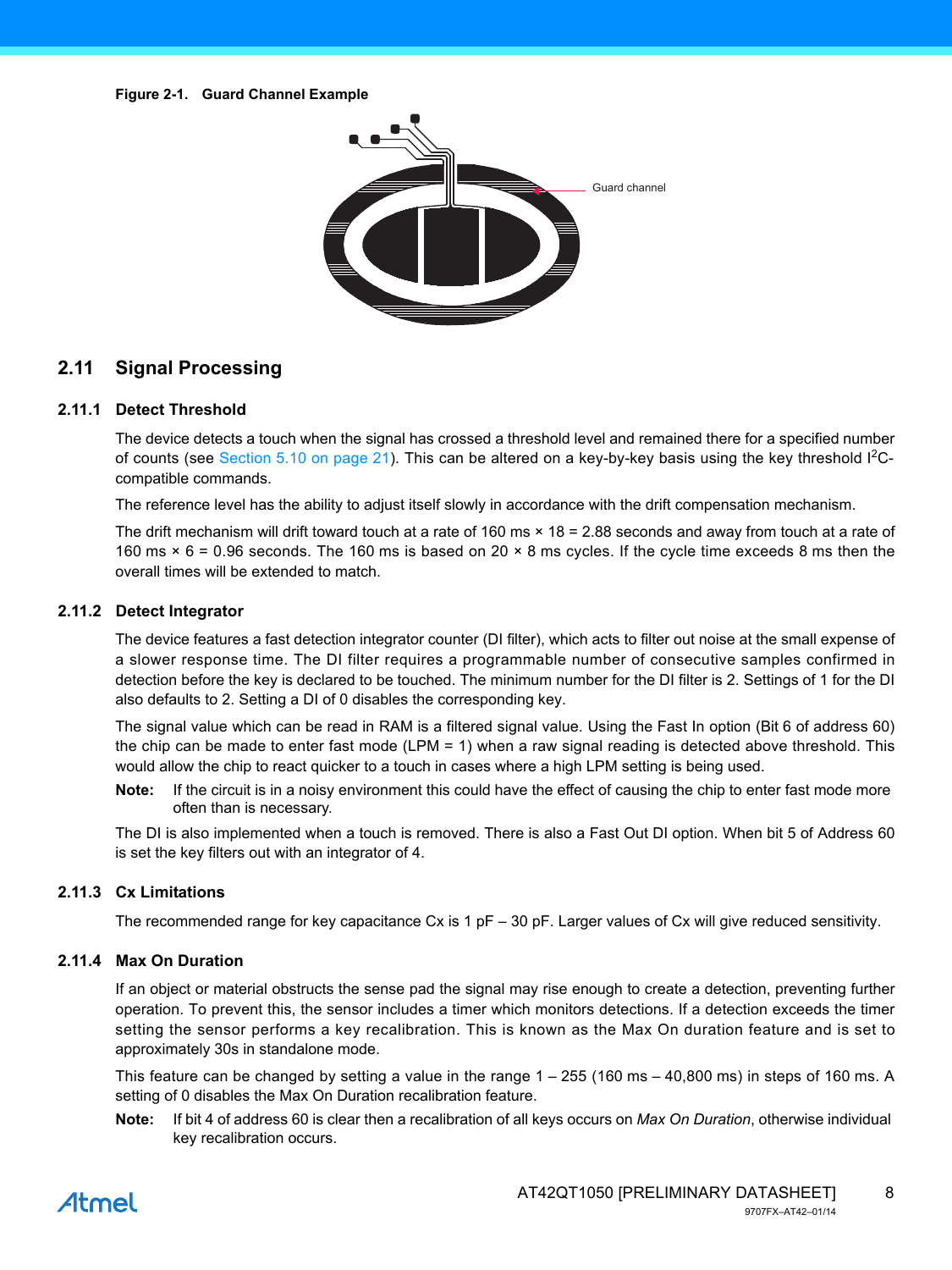#### **2.11.5 Positive Recalibration**

If a key signal jumps in the negative direction (with respect to its reference) by more than the Positive Recalibration setting (25% of threshold or minimum 4 counts), then a recalibration of that key takes place.

#### **2.11.6 Drift Hold Time**

Drift Hold Time (DHT) is used to restrict drift on all keys while one or more keys are activated. DHT restricts the drifting on all keys until approximately four seconds after all touches have been removed.

This feature is particularly useful in cases of high-density keypads where touching a key or hovering a finger over the keypad would cause untouched keys to drift, and therefore create a sensitivity shift, and ultimately inhibit touch detection.

#### **2.11.7 Hysteresis**

Hysteresis is fixed at 12.5% of the Detect Threshold. When a key enters a detect state once the DI count has been reached, the NTHR value is changed by a small amount (12.5% of NTHR) in the direction away from touch. This is done to alter hysteresis and so makes it less likely a key will dither in and out of detect. NTHR is restored once the key drops out of detect.

**Note:** There is a minimum value for hysteresis of 2 so a threshold of 2 or less should never be selected.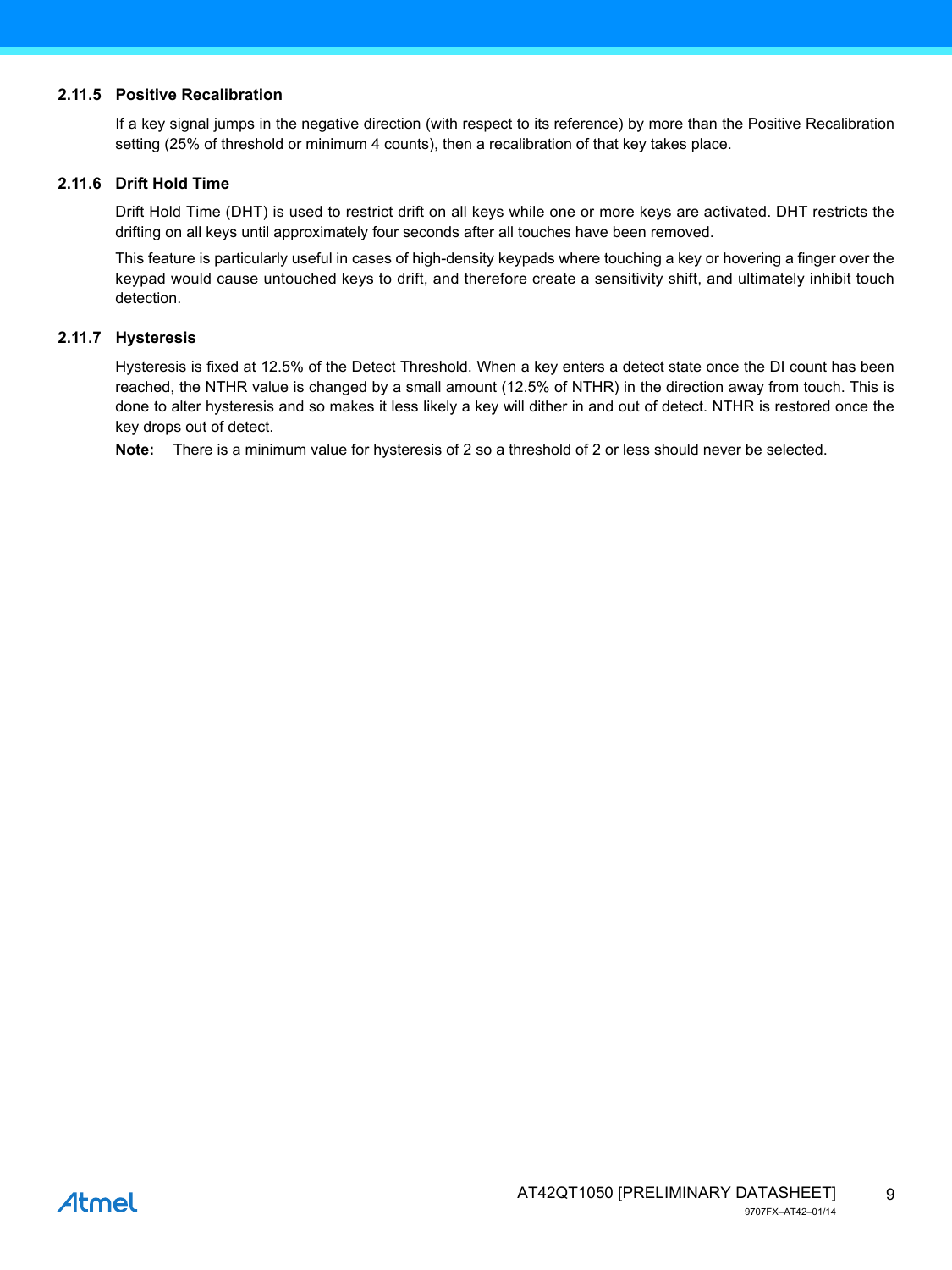### **3. Wiring and Parts**

#### <span id="page-9-0"></span>**3.1 Rs Resistors**

Series resistors Rs (Rs0 – Rs4) are in line with the electrode connections and should be used to limit electrostatic discharge (ESD) currents and to suppress radio frequency interference (RFI). Series resistors are recommended for noise reduction. They should be approximately 4.7 k $\Omega$  to 20 k $\Omega$  each. Care should be taken in this case that the sensor keys are fully charged. The Charge Share Delay time may need to be increased (see [Section 5.15 on page](#page-23-0) [24\)](#page-23-0). Each count increase will extend the charge pulse by approximately 2.5 µs.

For improved Conducted Immunity as increased Rs resistor is recommended. With an increased series resistor, the RC time constant formed in combination with sensor capacitance will slow down the charge transfer settling process. In order to obtain stable and repeatable results, it is important to ensure proper settling process. For an overview of charge transfer pulses and method to observe good and bad charge pulses using an oscilloscope, refer to the 'Charge transfer' section in the Atmel *Touch Sensor Design Guide*. In order to achieve good charge pulses, the firmware parameter to control the charge transfer time should be increased.

In the case of the QT1050 this is the Charge Share Delay byte. This setting increases the Charge Share time by approx 2.5 µs for every count increase.

#### **3.2 Conducted Immunity**

Although most applications do not require a high level of immunity to conducted noise, certain industry sectors have defined standards for EMC compliance. When using capacitive touch interfaces in such environments, it is important to understand the implications of conducted noise and how to mitigate the effects through careful design.

Capacitive touch applications are generally not affected by common-mode noise until human interaction takes place. This is because the power supply lines maintain a stable difference between Vdd and Vss and as no return path is provided to the noise source reference (usually earth), the circuit functions normally.

For further information, refer to: *Atmel AVR3000: QTouch Conducted Immunity Application Note.*

#### <span id="page-9-1"></span>**3.3 LED Traces and Other Switching Signals**

Digital switching signals near the sense lines induce transients into the acquired signals, deteriorating the signal-tonoise (SNR) performance of the device. Such signals should be routed away from the sensing traces and electrodes, or the design should be such that these lines are not switched during the course of signal acquisition (bursts).

LED terminals which are multiplexed or switched into a floating state, and which are within, or physically very near, a key (even if on another nearby PCB) should be bypassed to either Vss or Vdd with at least a 10 nF capacitor. This is to suppress capacitive coupling effects which can induce false signal shifts. The bypass capacitor does not need to be next to the LED, in fact it can be quite distant. The bypass capacitor is noncritical and can be of any type.

LED terminals which are constantly connected to Vss or Vdd do not need further bypassing.

#### **3.4 PCB Cleanliness**

Modern no-clean flux is generally compatible with capacitive sensing circuits.



**CAUTION:** If a PCB is reworked in any way, it is highly likely that the behavior of the no-clean flux will change. This can mean that the flux changes from an inert material to one that can absorb moisture and dramatically affect capacitive measurements due to additional leakage currents. If so, the circuit can become erratic and exhibit poor environmental stability.

If a PCB is reworked in any way, clean it thoroughly to remove all traces of the flux residue around the capacitive sensor components. Dry it thoroughly before any further testing is conducted.

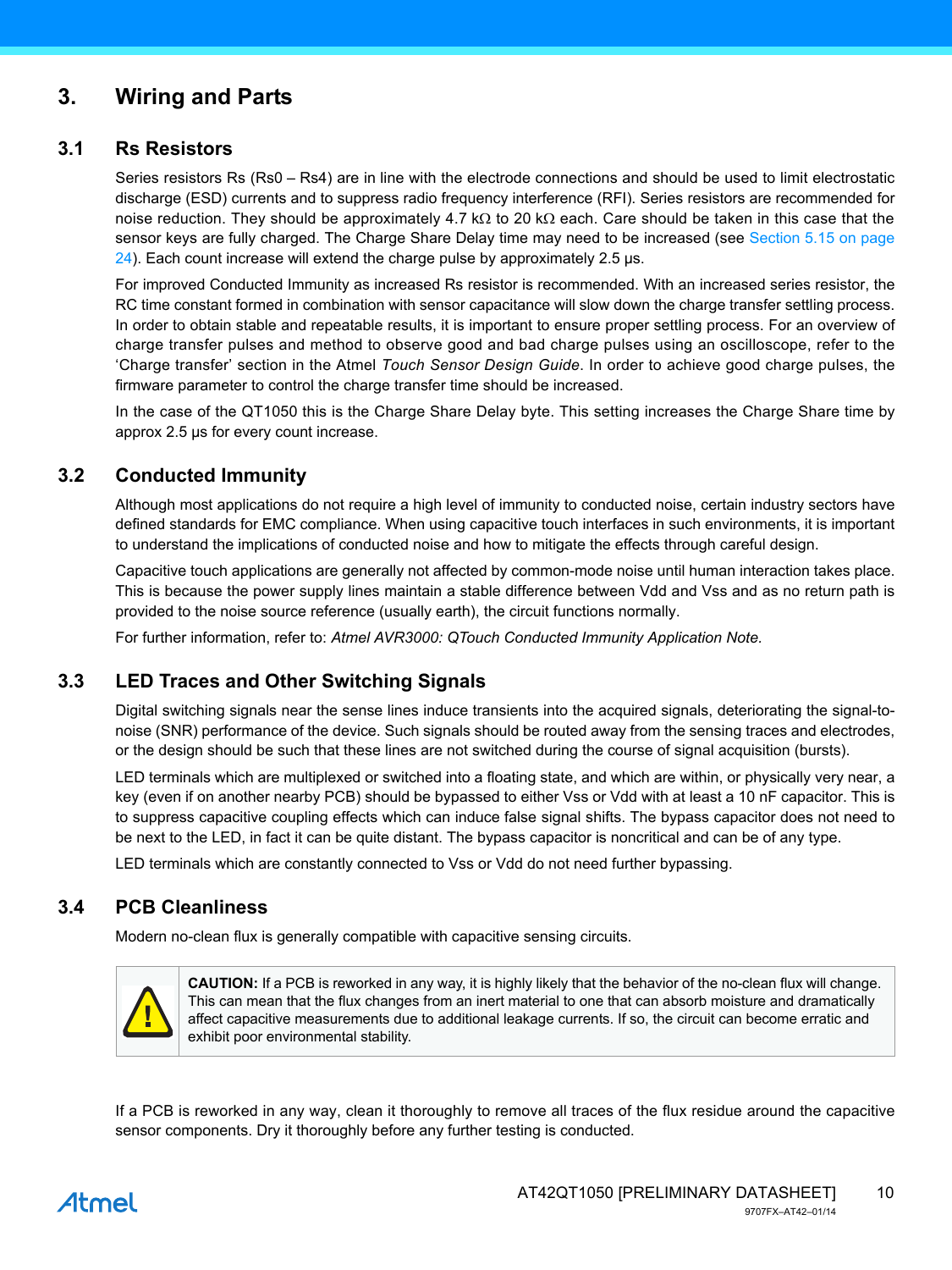#### <span id="page-10-0"></span>**3.5 Power Supply**

See [Section 6.2 on page 25](#page-24-0) for the power supply range. If the power supply fluctuates slowly with temperature, the device tracks and compensates for these changes automatically with only minor changes in sensitivity. If the supply voltage drifts or shifts quickly, the drift compensation mechanism is not able to keep up, causing sensitivity anomalies or false detections.

The usual power supply considerations with QT™ parts apply to the device. The power should be clean and come from a separate regulator if possible. However, this device is designed to minimize the effects of unstable power, and except in extreme conditions should not require a separate Low Dropout (LDO) regulator.



**CAUTION:** A regulator IC shared with other logic can result in erratic operation and is **not** advised.

A single ceramic 0.1 µF bypass capacitor, with short traces, should be placed very close to the power pins of the IC. Failure to do so can result in device oscillation, high current consumption and erratic operation.

It is assumed that a larger bypass capacitor (such as  $1 \mu F$ ) is somewhere else in the power circuit; for example, near the regulator.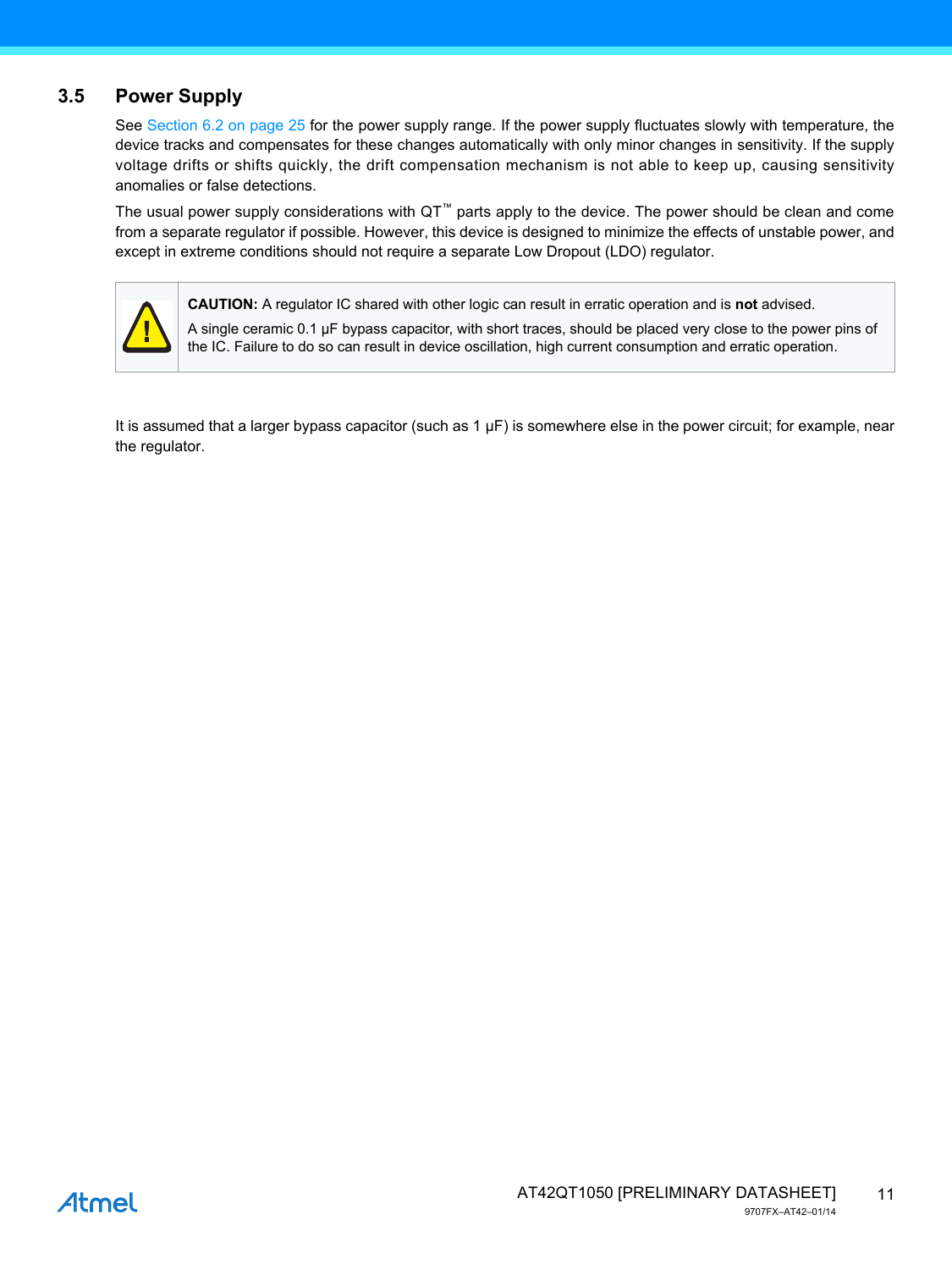### **4. I<sup>2</sup> C Communications**

#### **4.1 I<sup>2</sup> I<sup>2</sup>C Protocol**

#### **4.1.1 Protocol**

The  $I^2C$  protocol is based around access to an address table (see [Table 5-1 on page 15](#page-14-0)) and supports multi-byte reads and writes. The maximum clock rate is 400 kHz.

See [Section A. on page 32](#page-31-0) for an overview of  $l^2C$  bus operation.

#### **4.1.2 Signals**

The  $I<sup>2</sup>C$  interface requires two signals to operate:

- **SDA** Serial Data
- **SCL** Serial Clock

A third line, CHANGE, is used to signal when the device has seen a change in the status byte:

• CHANGE: Open-drain, active low when any capacitive key has changed state since the last I<sup>2</sup>C-compatible read. After reading the two status bytes, this pin floats (high) again if it is pulled up with an external resistor. If the status bytes change back to their original state before the host has read the status bytes (for example, a touch followed by a release), the CHANGE line is held low. In this case, a read to any memory location clears the CHANGE line.

#### <span id="page-11-0"></span>**4.2 I<sup>2</sup> C Addresses**

There are two selectable  $1^2C$  addresses of  $0 \times 41$  and  $0 \times 46$ . Pulling the ADDR\_SEL pin (D6) low on power up sets  $1^2C$  address of  $0 \times 41$  while pulling this pin high on power up sets  $1^2C$  address of  $0 \times 46$ .

#### **4.3 Data Read/Write**

#### **4.3.1 Writing Data to the Device**

The sequence of events required to write data to the device is:

Host to Device  $\Box$  Device Tx to Host



**Table 4-1. Description of Write Data Bits**

| Key               | <b>Description</b>                  |
|-------------------|-------------------------------------|
| S                 | START condition                     |
| SLA+W             | Slave address plus write bit        |
| A                 | Acknowledge bit                     |
| <b>MemAddress</b> | Target memory address within device |
| Data              | Data to be written                  |
| P                 | Stop condition                      |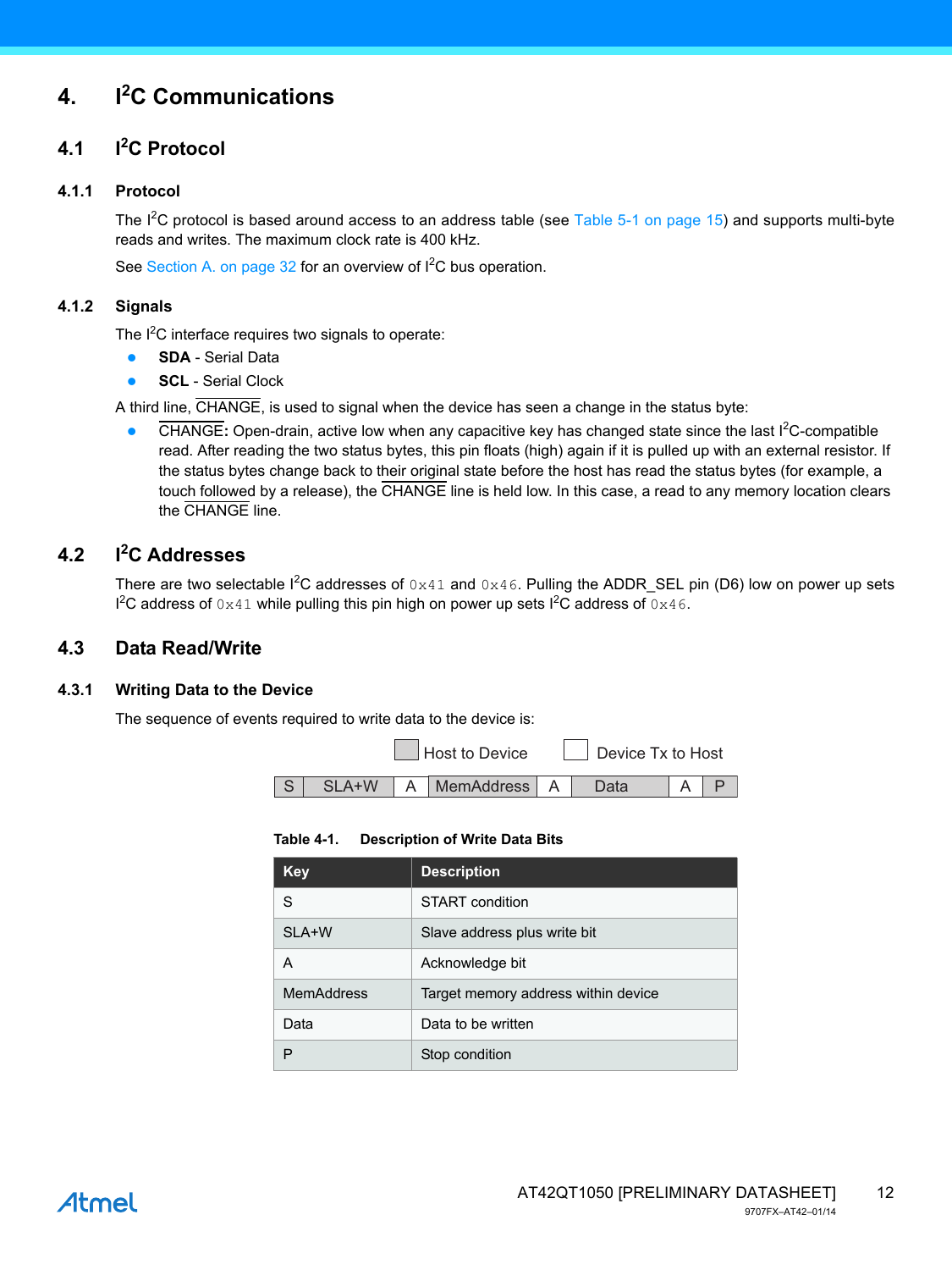- 1. The host initiates the transfer by sending the START condition.
- 2. The host follows this by sending the slave address of the device together with the WRITE bit.
- 3. The device sends an ACK.
- 4. The host then sends the memory address within the device to which it wishes to write.
- 5. The device sends an ACK if the write address is in the range  $0 \times 00 0 \times 7F$ , otherwise it sends a NACK.
- 6. The host transmits one or more data bytes; each is acknowledged by the device (unless trying to write to an invalid address).
- 7. If the host sends more than one data byte, they are written to consecutive memory addresses.
- 8. The device automatically increments the target memory address after writing each data byte.
- 9. After writing the last data byte, the host should send the STOP condition.

**Note:** the host should not try to write to addresses outside the range  $0 \times 20$  to  $0 \times 3F$  because this is the limit of the device internal memory addresses.

#### **4.3.2 Reading Data From the Device**

The sequence of events required to read data from the device is:



- 1. The host initiates the transfer by sending the START condition.
- 2. The host follows this by sending the slave address of the device together with the WRITE bit.
- 3. The device sends an ACK.
- 4. The host then sends the memory address within the device it wishes to read from.
- 5. The device sends an ACK if the address to be read from is less than  $0 \times 80$ , otherwise it sends a NACK.
- 6. The host must then send a STOP and a START condition followed by the slave address again but this time accompanied by the READ bit.
- **Note:** Alternatively, instead of step 6, a repeated START can be sent so the host does not need to relinquish control of the bus.
	- 7. The device returns an ACK, followed by a data byte.
	- 8. The host must return either an ACK or NACK.
		- 1. If the host returns an ACK, the device subsequently transmits the data byte from the next address. Each time a data byte is transmitted, the device automatically increments the internal address. The device continues to return data bytes until the host responds with a NACK.
		- 2. If the host returns a NACK, it should then terminate the transfer by issuing the STOP condition. A repeated START can also be used instead of STOP condition.
- 9. The device resets the internal address to the location indicated by the memory address sent to it previously. Therefore, there is no need to send the memory address again when reading from the same location.
- **Note:** Reading the 16-bit reference and signal values is not an atomic operation; reading the first byte of a 16-bit value does not lock the other byte. As a result glitches in the reported value may be seen as values increase from 255 to 256, or decrease from 256 to 255.

Use of a Repeated START to terminate a read-transfer is also supported.

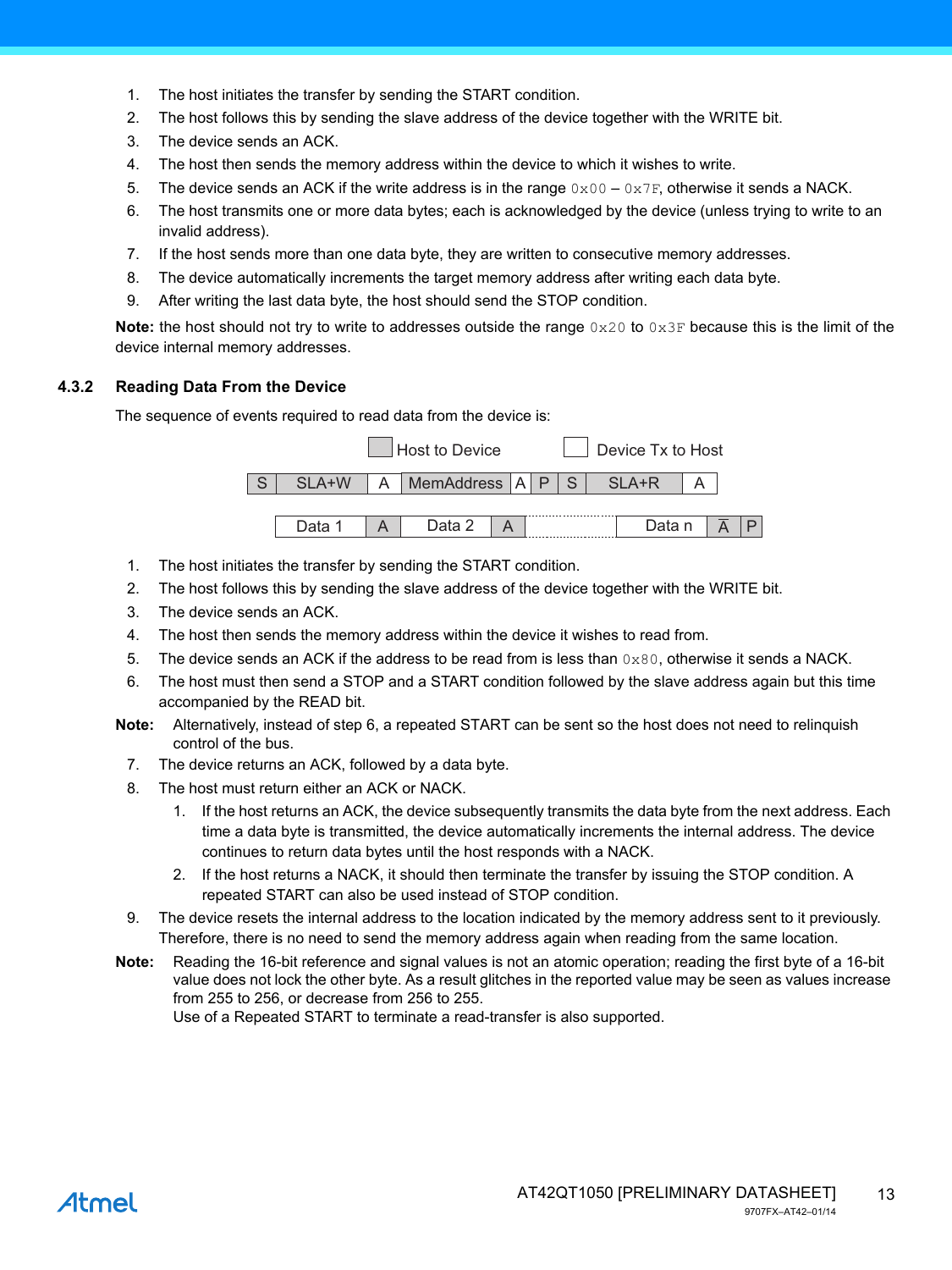#### <span id="page-13-0"></span>**4.4 SDA, SCL**

The I<sup>2</sup>C-compatible bus transmits data and clock with SDA and SCL respectively. They are open-drain; that is, I<sup>2</sup>Ccompatible master and slave devices can only drive these lines low or leave them open. The termination resistors pull the line up to Vdd if no l<sup>2</sup>C-compatible device is pulling it down.

The pull-up resistors commonly range from 1 k $\Omega$  to 10 k $\Omega$  and should be chosen so that the rise times on SDA and SCL meet the  $1^2$ C-compatible specifications ( $\leq$ 300 ns maximum).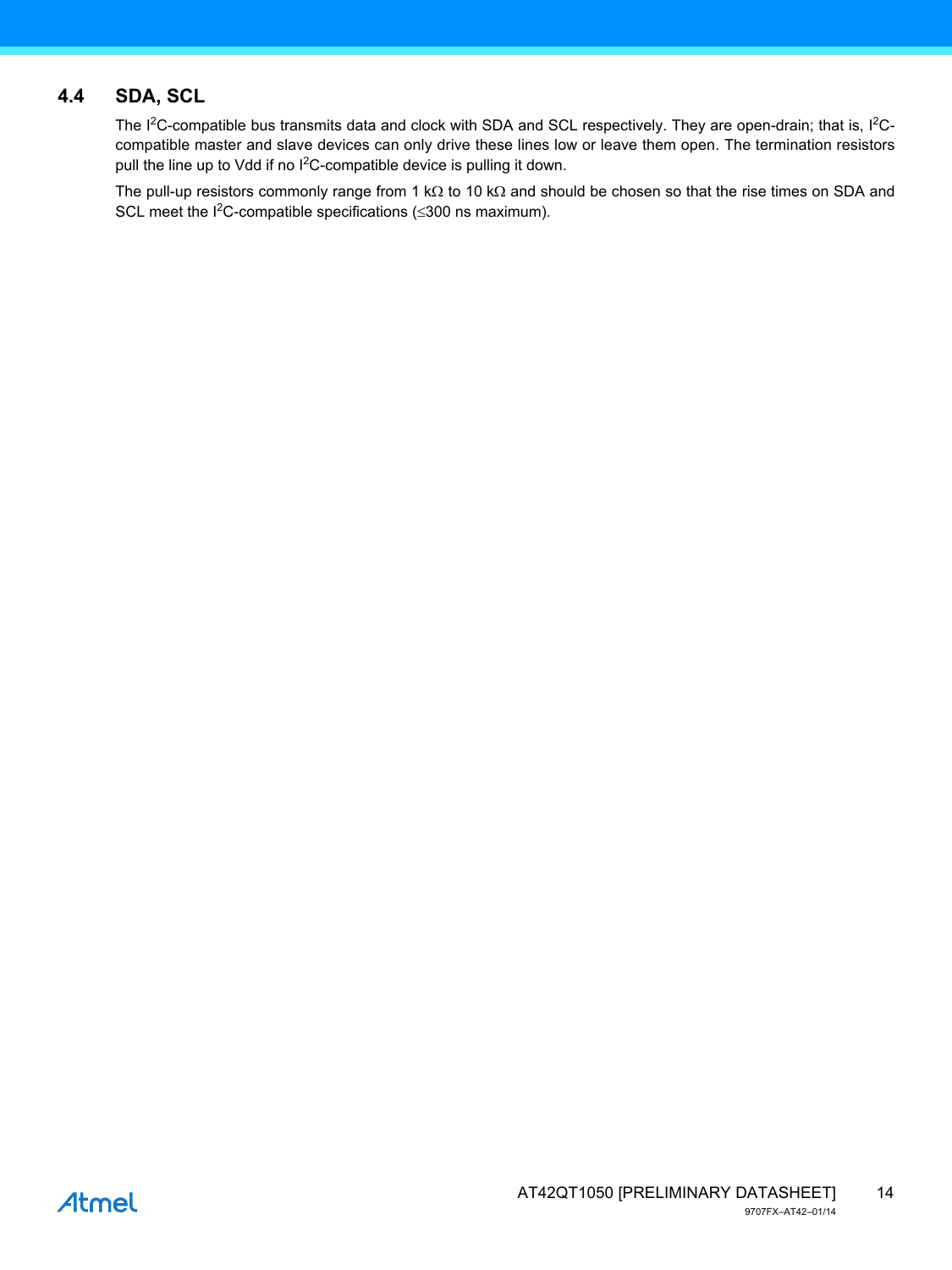### **5. Setups**

#### **5.1 Introduction**

The device calibrates and processes signals using a number of algorithms specifically designed to provide for high survivability in the face of adverse environmental challenges. User-defined Setups are employed to alter these algorithms to suit each application. These Setups are loaded into the device over the  $I^2C$  serial interfaces.

Note: Setups are volatile and will revert to defaults on power up or reset. I<sup>2</sup>C address pointer is initialized to location 0.

| <b>Address</b>              | <b>Use</b>              | Bit 7                              | Bit 6                                                      | Bit 5 | Bit 4             | Bit 3                                                 | Bit 2           | Bit 1 | Bit 0        | R/W |  |
|-----------------------------|-------------------------|------------------------------------|------------------------------------------------------------|-------|-------------------|-------------------------------------------------------|-----------------|-------|--------------|-----|--|
| 0x00                        | Chip ID                 |                                    |                                                            |       | CHIP ID           |                                                       |                 |       |              | R.  |  |
| 0x01                        | <b>Firmware Version</b> |                                    | <b>MAJOR VERSION</b>                                       |       |                   | <b>MINOR VERSION</b>                                  |                 |       |              | R   |  |
| 0x02                        | Detection status        | CALIBRATE                          | <b>OVERFLOW</b>                                            |       | $\qquad \qquad -$ |                                                       |                 |       | <b>TOUCH</b> | R   |  |
| $0 \times 03$               | Key status              | Reserved                           | Key 4                                                      | Key 3 | Key 2             | Reserved                                              | Key 1           | Key 0 | Reserved     | R   |  |
| $0x04 - 0x05$               | Reserved                |                                    |                                                            |       | Reserved          |                                                       |                 |       |              | R   |  |
| $0x06 - 0x07$               | Key signal 0            |                                    |                                                            |       |                   | Key signal 0 (MSByte) - Key signal 0 (LSByte)         |                 |       |              | R   |  |
| $0x08 - 0x09$               | Key signal 1            |                                    |                                                            |       |                   | Key signal 1 (MSByte) – Key signal 1 (LSByte)         |                 |       |              | R   |  |
| $0x0A - 0x0B$               | Reserved                |                                    |                                                            |       | Reserved          |                                                       |                 |       |              | R.  |  |
| $0x0C - 0x0D$               | Key signal 2            |                                    | Key signal 2 (MSByte) – Key signal 2 (LSByte)<br>R         |       |                   |                                                       |                 |       |              |     |  |
| $0 \times 0E - 0 \times 0F$ | Key signal 3            |                                    | R<br>Key signal 3 (MSByte) – Key signal 3 (LSByte)         |       |                   |                                                       |                 |       |              |     |  |
| $0x10 - 0x11$               | Key signal 4            |                                    |                                                            |       |                   | Key signal 4 (MSByte) – Key signal 4 (LSByte)         |                 |       |              | R   |  |
| $0x12 - 0x13$               | Reserved                |                                    | R.<br>Reserved                                             |       |                   |                                                       |                 |       |              |     |  |
| $0x14 - 0x15$               | Reference data 0        |                                    | Reference data 0 (MSByte) - Reference data 0 (LSByte)<br>R |       |                   |                                                       |                 |       |              |     |  |
| $0x16 - 0x17$               | Reference data 1        |                                    | Reference data 1 (MSByte) – Reference data 1 (LSByte)<br>R |       |                   |                                                       |                 |       |              |     |  |
| $0x18 - 0x19$               | Reserved                |                                    |                                                            |       | Reserved          |                                                       |                 |       |              | R   |  |
| $0x1A - 0x1B$               | Reference data 2        |                                    |                                                            |       |                   | Reference data 2 (MSByte) – Reference data 2 (LSByte) |                 |       |              | R   |  |
| $0x1C - 0x1D$               | Reference data 3        |                                    |                                                            |       |                   | Reference data 3 (MSByte) – Reference data 3 (LSByte) |                 |       |              | R.  |  |
| $0x1E - 0x1F$               | Reference data 4        |                                    |                                                            |       |                   | Reference data 4 (MSByte) – Reference data 4 (LSByte) |                 |       |              | R   |  |
| 0x20                        | Reserved                |                                    |                                                            |       | Reserved          |                                                       |                 |       |              | R   |  |
| 0x21                        | NTHR key 0              |                                    |                                                            |       |                   | Negative Threshold level for key 0                    |                 |       |              | R/W |  |
| 0x22                        | NTHR key 1              |                                    |                                                            |       |                   | Negative Threshold level for key 1                    |                 |       |              | R/W |  |
| 0x23                        | Reserved                |                                    | Reserved<br>R/W                                            |       |                   |                                                       |                 |       |              |     |  |
| 0x24                        | NTHR key 2              | Negative Threshold level for key 2 |                                                            |       |                   |                                                       |                 |       |              | R/W |  |
| 0x25                        | NTHR key 3              |                                    |                                                            |       |                   | Negative Threshold level for key 3                    |                 |       |              | R/W |  |
| 0x26                        | NTHR key 4              |                                    |                                                            |       |                   | Negative Threshold level for key 4                    |                 |       |              | R/W |  |
| 0x27                        | Reserved                |                                    |                                                            |       | Reserved          |                                                       |                 |       |              | R/W |  |
| 0x28                        | Key 0 Pulse Scale       |                                    | Pulse for Key 0                                            |       |                   |                                                       | Scale for Key 0 |       |              | R/W |  |

<span id="page-14-0"></span>**Table 5-1. Internal Register Address Allocation**

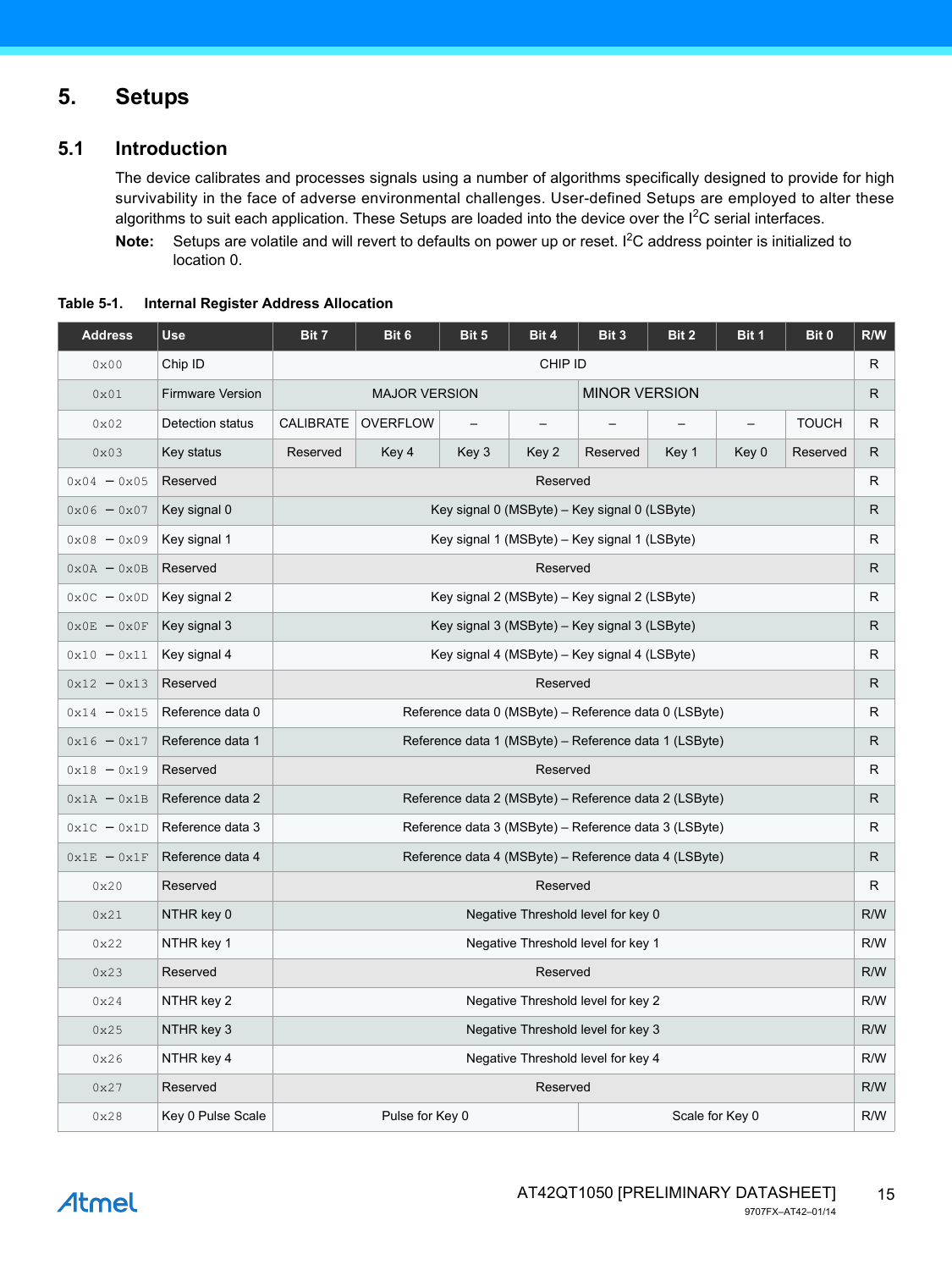| <b>Address</b> | <b>Use</b>                   | Bit 7                              | Bit 6                                        | Bit 5                                  | Bit 4               | Bit 3     | Bit 2           | Bit 1           | Bit 0         | R/W |
|----------------|------------------------------|------------------------------------|----------------------------------------------|----------------------------------------|---------------------|-----------|-----------------|-----------------|---------------|-----|
| 0x29           | Key 1 Pulse Scale            |                                    | Pulse for Key 1                              |                                        |                     |           |                 | Scale for Key 1 |               | R/W |
| 0x2A           | Reserved                     |                                    |                                              |                                        | Reserved            |           |                 |                 |               |     |
| 0x2B           | Key 2 Pulse Scale            |                                    | Pulse for Key 2                              |                                        |                     |           | Scale for Key 2 |                 |               | R/W |
| 0x2C           | Key 3 Pulse Scale            |                                    | Pulse for Key 3                              | Scale for Key 3                        |                     |           |                 | R/W             |               |     |
| 0x2D           | Key 4 Pulse Scale            | Pulse for Key 4<br>Scale for Key 4 |                                              |                                        |                     |           |                 |                 |               | R/W |
| 0x2E           | Reserved                     |                                    | Reserved                                     |                                        |                     |           |                 |                 |               |     |
| 0x2F           | DI key 0                     |                                    | Detection integrator counter for key 0       |                                        |                     |           |                 |                 | AKS for key 0 | R/W |
| 0x30           | DI key 1                     |                                    | Detection integrator counter for key 1       |                                        |                     |           |                 |                 | AKS for key 1 | R/W |
| 0x31           | Reserved                     |                                    | Reserved                                     |                                        |                     |           |                 |                 |               | R/W |
| 0x32           | DI key 2                     |                                    |                                              | Detection integrator counter for key 2 |                     |           |                 |                 | AKS for key 2 | R/W |
| 0x33           | DI key 3                     |                                    |                                              | Detection integrator counter for key 3 |                     |           |                 |                 | AKS for key 3 | R/W |
| 0x34           | DI key 4                     |                                    |                                              | Detection integrator counter for key 4 |                     |           |                 |                 | AKS for key 4 | R/W |
| $0x35 - 0x3B$  | Charge Share<br>Delay        |                                    |                                              |                                        | Charge Share Delay  |           |                 |                 |               | R/W |
| 0x3C           | $FI$ / FO / MO /<br>Guard No |                                    | Fastln / FastOutDI / Max Cal / Guard Channel |                                        |                     |           |                 |                 |               | R/W |
| 0x3D           | <b>LPM</b>                   |                                    |                                              |                                        | Low Power (LP) Mode |           |                 |                 |               | R/W |
| 0x3E           | Max On Duration              |                                    |                                              |                                        | Maximum On Duration |           |                 |                 |               | R/W |
| 0x3F           | RESET / Calibrate            | <b>RESET</b>                       |                                              |                                        |                     | Calibrate |                 |                 |               | R/W |

#### **Table 5-1. Internal Register Address Allocation**

#### **5.2 Address 0x00: Chip ID**

#### **Table 5-2. Chip ID**

| <b>Address</b> | b7 | b6      | b5 | b4 | b3 | b2 | b <sub>1</sub> | $\mathbf{b0}$ |  |  |
|----------------|----|---------|----|----|----|----|----------------|---------------|--|--|
| 0x00           |    | CHIP ID |    |    |    |    |                |               |  |  |

**CHIP ID:** The chip ID. The value stored in this address is always  $0 \times 46$ .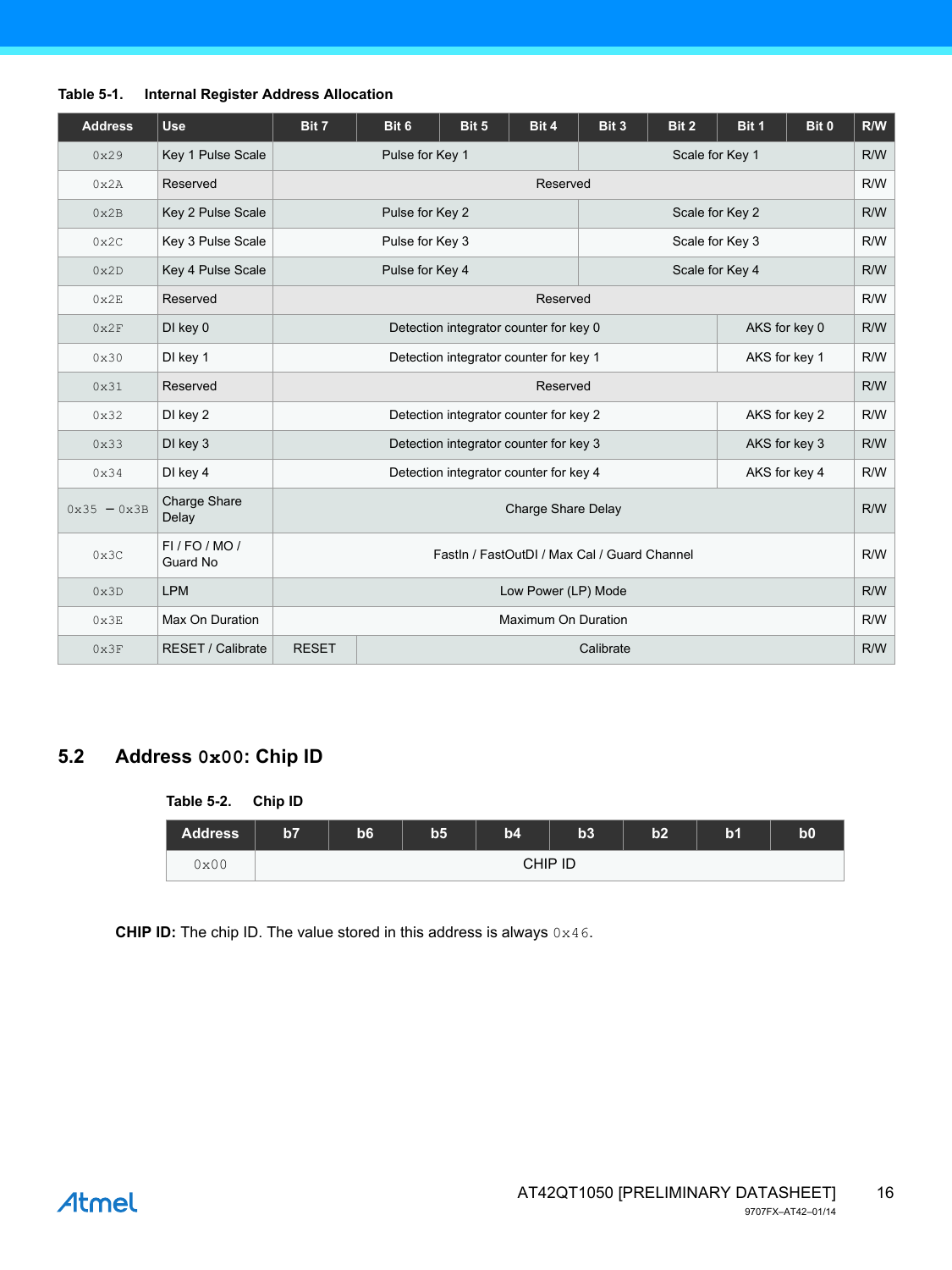#### **5.3 Address 0x01: Firmware Version**

#### **Table 5-3. Firmware Version**

| <b>Address</b> | $\overline{57}$ | b6 | b5                   | b4 | b3 | b2 | b1                   | b0 |
|----------------|-----------------|----|----------------------|----|----|----|----------------------|----|
| 0x01           |                 |    | <b>MAJOR VERSION</b> |    |    |    | <b>MINOR VERSION</b> |    |

**MAJOR VERSION:** This shows the major version of the firmware represented using 4-bits b0 to b3. **MINOR VERSION:** This shows the minor version of the firmware represented using 4-bits b4 to b7.

#### **5.4 Address 0x02: Detection Status**

#### **Table 5-4. Detection Status**

| <b>Address</b> | 157              | b6              | $\overline{b}5$          | b4 | b3 | h2<br>w | b1                       | $\bf{b0}$    |
|----------------|------------------|-----------------|--------------------------|----|----|---------|--------------------------|--------------|
| 0x02           | <b>CALIBRATE</b> | <b>OVERFLOW</b> | $\overline{\phantom{m}}$ |    |    |         | $\overline{\phantom{m}}$ | <b>TOUCH</b> |

**CALIBRATE:** This bit is set during a calibration sequence.

**OVERFLOW:** This bit is set if the time to acquire all key signals exceeds 8 ms.

**TOUCH:** This bit is set if any keys are in detect.

#### **5.5 Address 0x03: Key Status**

**Table 5-5. Key Status**

| <b>Address</b> | b7       | <b>b6</b> | b5    | b4    | b3       | b2    | b <sub>1</sub> | b <sub>0</sub> |
|----------------|----------|-----------|-------|-------|----------|-------|----------------|----------------|
| 0x03           | Reserved | Key 4     | Key 3 | Key 2 | Reserved | Key 1 | Key 0          | Reserved       |

**KEY0 – 4:** bits 1, 2, and 4 to 6 indicate which keys are in detection, if any. Touched keys report as 1, untouched or disabled keys report as 0.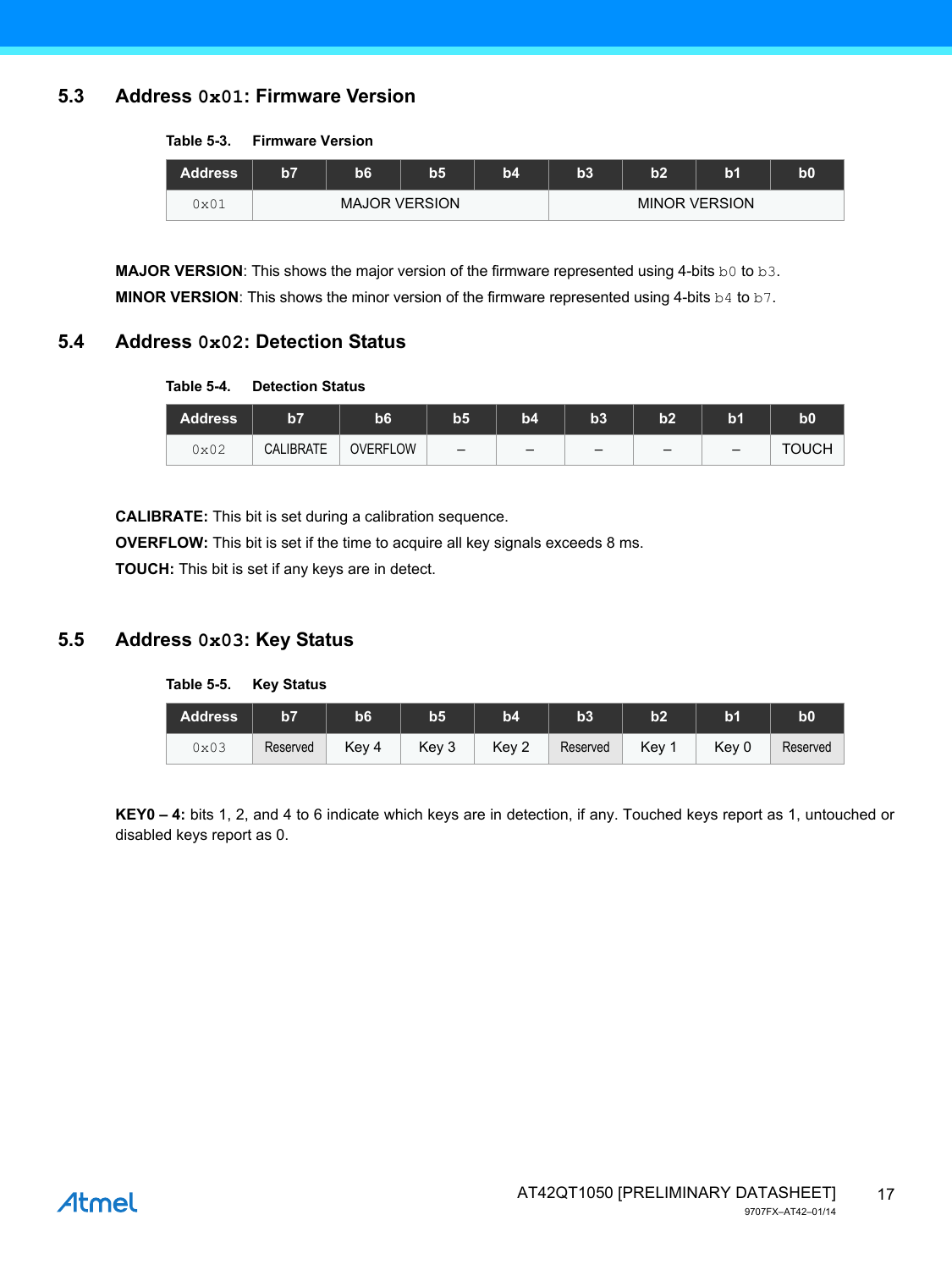#### **5.6 Address 0x04 – 0x11: Key Signals**

| <b>Address</b>              | b7 | b6                             | b <sub>5</sub> | b4              | b3 | b2                                         | b <sub>1</sub> | b <sub>0</sub> |  |  |  |  |  |
|-----------------------------|----|--------------------------------|----------------|-----------------|----|--------------------------------------------|----------------|----------------|--|--|--|--|--|
| $0x04 - 0x05$               |    |                                |                | <b>RESERVED</b> |    |                                            |                |                |  |  |  |  |  |
| 0x06                        |    | MSByte of KEY SIGNAL for Key 0 |                |                 |    |                                            |                |                |  |  |  |  |  |
| $0 \times 07$               |    | LSByte of KEY SIGNAL for Key 0 |                |                 |    |                                            |                |                |  |  |  |  |  |
| 0x08                        |    | MSByte of KEY SIGNAL for Key 1 |                |                 |    |                                            |                |                |  |  |  |  |  |
| $0 \times 09$               |    | LSByte of KEY SIGNAL for Key 1 |                |                 |    |                                            |                |                |  |  |  |  |  |
| $0 \times 0A - 0 \times 0B$ |    | <b>RESERVED</b>                |                |                 |    |                                            |                |                |  |  |  |  |  |
| $0 \times 0C - 0 \times 11$ |    |                                |                |                 |    | MSByte/LSByte of KEY SIGNAL for Keys 2 - 4 |                |                |  |  |  |  |  |

#### **Table 5-6. Key Signals**

**KEY SIGNAL:** addresses  $0 \times 04 - 0 \times 11$  allow key signals to be read for each key, starting with key 0. There are two bytes of data for each key. These are the 16-bit key signals which are accessed as two 8-bit bytes, stored MSByte first. These addresses are read-only.

#### **5.7 Address 0x12** – **0x1F: Reference Data**

#### **Table 5-7. Reference Data**

| <b>Address</b> | b7 | b6              | b <sub>5</sub> | b4                                 | b3 | b2                                             | b <sub>1</sub> | b <sub>0</sub> |  |  |
|----------------|----|-----------------|----------------|------------------------------------|----|------------------------------------------------|----------------|----------------|--|--|
| $0x12 - 0x13$  |    | <b>RESERVED</b> |                |                                    |    |                                                |                |                |  |  |
| 0x14           |    |                 |                | MSByte of REFERENCE DATA for Key 0 |    |                                                |                |                |  |  |
| 0x15           |    |                 |                | LSByte of REFERENCE DATA for Key 0 |    |                                                |                |                |  |  |
| 0x16           |    |                 |                | MSByte of REFERENCE DATA for Key 1 |    |                                                |                |                |  |  |
| 0x17           |    |                 |                | LSByte of REFERENCE DATA for Key 1 |    |                                                |                |                |  |  |
| $0x18 - 0x19$  |    |                 |                | <b>RESERVED</b>                    |    |                                                |                |                |  |  |
| $0x1A - 0x1F$  |    |                 |                |                                    |    | MSByte/LSByte of REFERENCE DATA for Keys 2 - 4 |                |                |  |  |

**REFERENCE DATA:** addresses  $0 \times 12 - 0 \times 1$  F allow reference data to be read for each key, starting with key 0. There are two bytes of data for each key. These are the 16-bit reference data for each key which is accessed as two 8-bit bytes, stored MSByte first. These addresses are read-only.

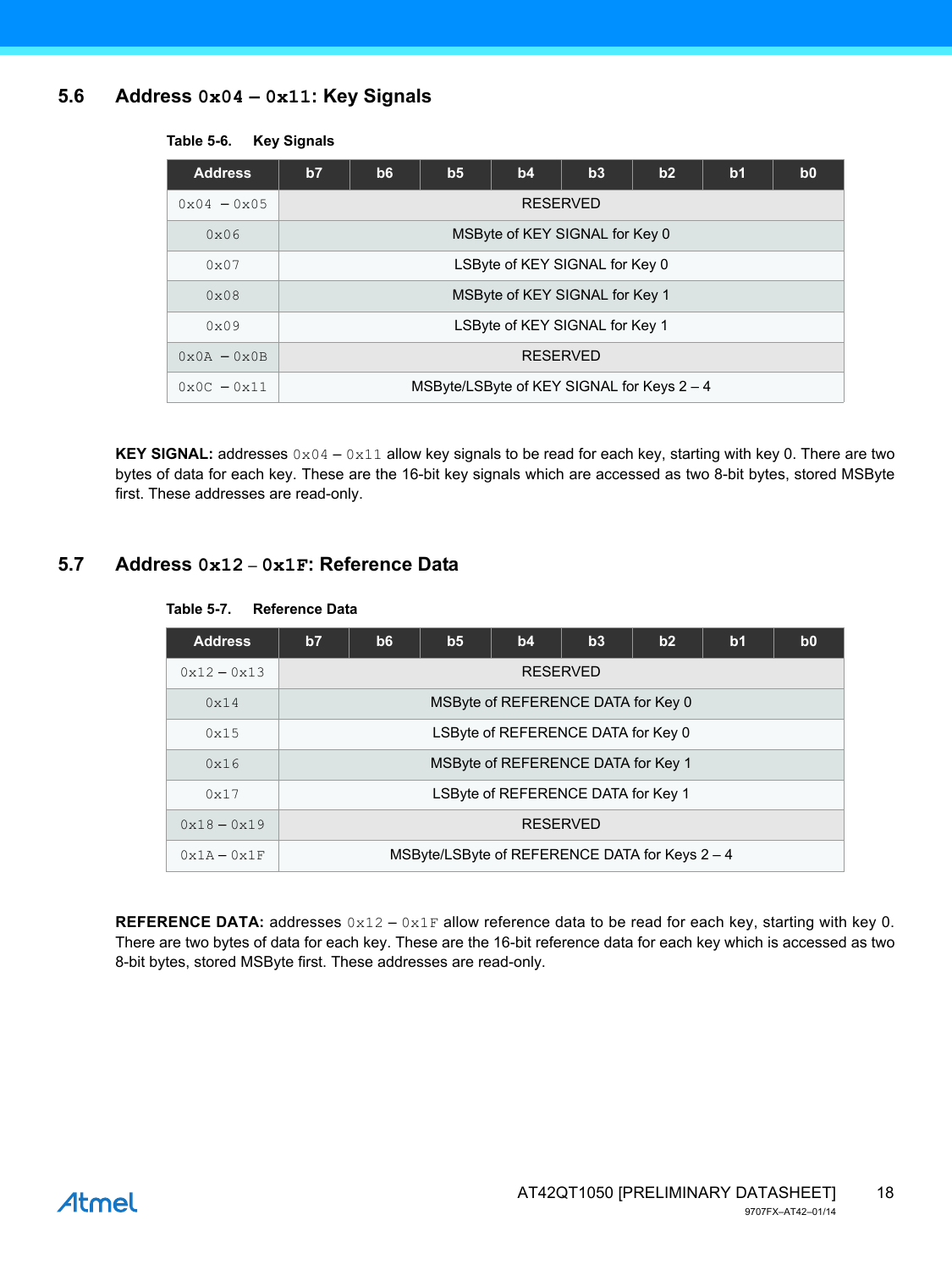#### <span id="page-18-1"></span>**5.8 Address 0x20 – 0x26: Negative Threshold (NTHR)**

| <b>Address</b> | b7 | b6                           | b <sub>5</sub> | b4                                | b3              | b2 | b <sub>1</sub> | b <sub>0</sub> |  |  |
|----------------|----|------------------------------|----------------|-----------------------------------|-----------------|----|----------------|----------------|--|--|
| 0x20           |    | <b>RESERVED</b>              |                |                                   |                 |    |                |                |  |  |
| 0x21           |    | NEGATIVE THRESHOLD for Key 0 |                |                                   |                 |    |                |                |  |  |
| $0 \times 22$  |    |                              |                | NEGATIVE THRESHOLD for Key 1      |                 |    |                |                |  |  |
| 0x23           |    |                              |                |                                   | <b>RESERVED</b> |    |                |                |  |  |
| $0x24 - 0x26$  |    |                              |                | NEGATIVE THRESHOLD for Keys 2 - 4 |                 |    |                |                |  |  |

#### **Table 5-8. NTHR**

**NTHR Keys 0 – 4:** these 8-bit values set the threshold value for each key to register a detection.

**Default:** 20 counts

**Note:** Do not use a setting of 0 as this causes a key to go into detection when its signal is equal to its reference.

#### <span id="page-18-0"></span>**5.9 Addresses 0x27 – 0x2D: Pulse/Scale for Keys**

| <b>Address</b> | Bit 7 | Bit 6           | Bit 5           | Bit 4           | Bit 3           | Bit 2 | Bit 1 | Bit 0 |
|----------------|-------|-----------------|-----------------|-----------------|-----------------|-------|-------|-------|
| 0x27           |       |                 |                 | <b>RESERVED</b> |                 |       |       |       |
| 0x28           |       |                 | PULSE for Key 0 |                 | SCALE for Key 0 |       |       |       |
| 0x29           |       | PULSE for Key 1 |                 |                 | SCALE for Key 1 |       |       |       |
| 0x2A           |       |                 |                 | <b>RESERVED</b> |                 |       |       |       |
| 0x2B           |       |                 | PULSE for Key 2 |                 | SCALE for Key 2 |       |       |       |
| 0x2C           |       |                 | PULSE for Key 3 |                 | SCALE for Key 3 |       |       |       |
| 0x2D           |       |                 | PULSE for Key 4 |                 | SCALE for Key 4 |       |       |       |

#### **Table 5-9. Controls for Keys**

**PULSE/SCALE:** The PULSE/SCALE settings are used to set up a proximity key. The proximity key is set up by configuring a PULSE/SCALE setting for each key via an  $I^2C$  bus.

These bits represent two numbers; the low nibble is SCALE, high nibble is PULSE.

Each acquisition cycle consists signal accumulation and signal averaging. PULSE determines the number of measurements accumulated, SCALE the averaging factor.

The SCALE factor (averaging factor) for the accumulated signal is an exponent of 2.

PULSE is the number of measurements accumulated and is an exponent of 2.

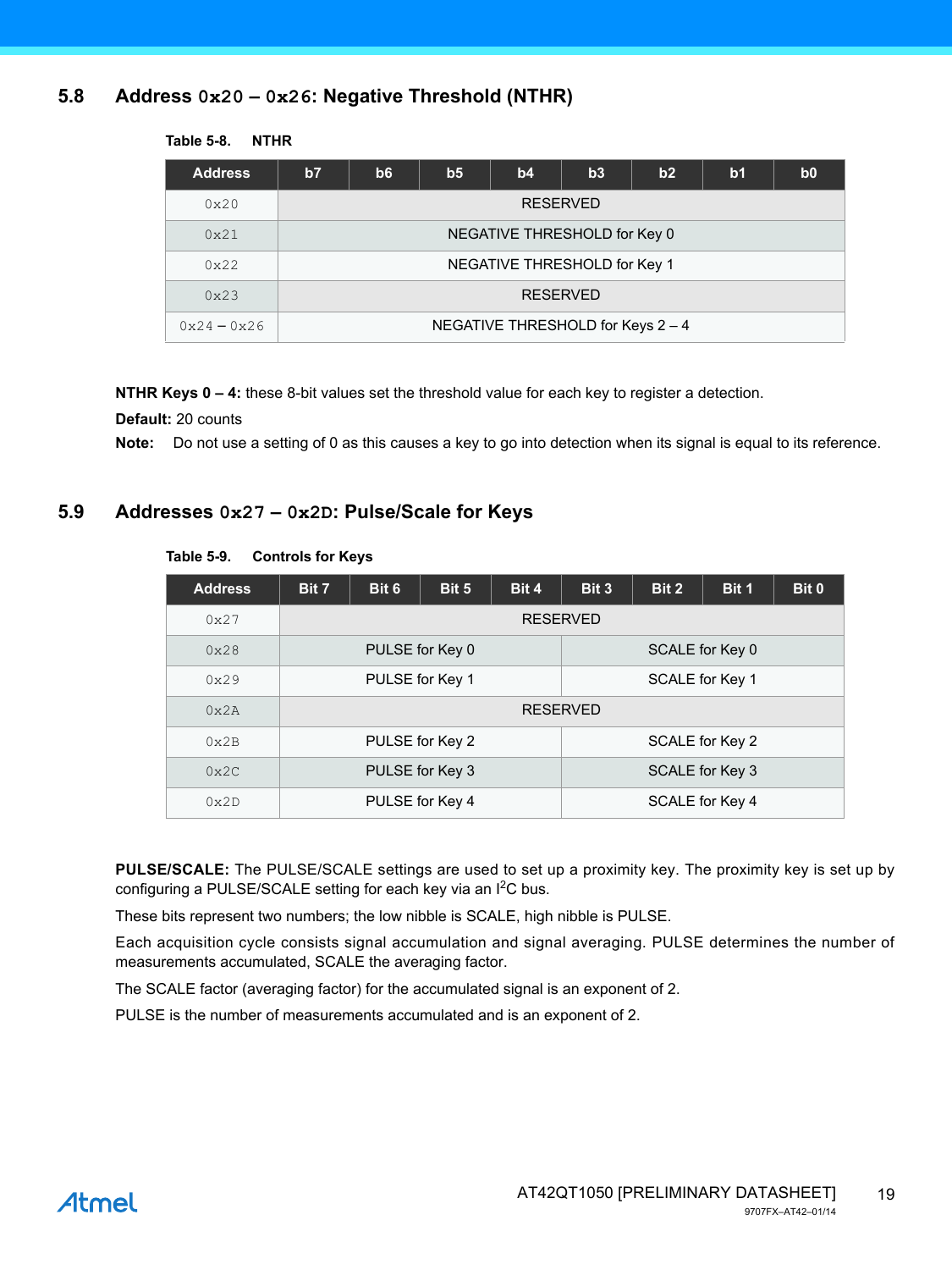For example:

Oversampling is used to enhance the resolution of the Analog-to-Digital-Converter (ADC). Oversampling theory says that for each additional bit of resolution, n, the signal must be oversampled four times (or  $2^2 \times$  n.) If two bits of addition resolution are required then the pulse setting would be 4 ( $4^2 = 2^4$ ). If 3-bits of additional resolution are required the Pulse setting would be 6 (4<sup>3</sup> = 2<sup>6</sup>). Here the result of each ADC pulse measurement is taken and added to the last.

The oversampling theory also states that this accumulated result must be scaled back by a factor of  $2<sup>n</sup>$ . This will be the Scale value. The signal value will be scaled to 16-bits in cases where a sufficiently high enough scale factor has not been set.

[Table 5-10](#page-19-0) shows some of the recommended oversampling settings.

| <b>Sample</b>  | <b>Scaling</b> | <b>Bits Gained (n)</b>                                               |
|----------------|----------------|----------------------------------------------------------------------|
| 4 <sup>n</sup> | $2^n$          | n                                                                    |
| .              | $\cdots$       | .                                                                    |
| 1              | 1              | 0 (Pulse = $0 \times 00$ / Scale = $0 \times 00$ )                   |
| 4              | $\overline{2}$ | 1 (Pulse = $0 \times 02$ / Scale = $0 \times 01$ )                   |
| 16             | 4              | 2 (Pulse = $0 \times 04$ / Scale = $0 \times 02$ )                   |
| 64             | 8              | 3 (Pulse = $0 \times 06$ / Scale = $0 \times 03$ )                   |
| 256            | 16             | 4 (Pulse = $0 \times 08$ / Scale = $0 \times 04$ )                   |
| 1024           | 32             | 5 (Pulse = $0x0A /$ Scale = $0x05$ )                                 |
| 4096           | 64             | 6 (Pulse = $0 \times 0 \text{ C}$ / Scale = $0 \times 0 \text{ 6}$ ) |
| 16384          | 128            | 7 (Pulse = $0 \times 0E /$ Scale = $0 \times 07$ )                   |

<span id="page-19-0"></span>**Table 5-10. Oversample for** *n* **Bits**

**Note:** Other settings are possible but the Pulse value should never be more than six higher than the Scale setting as the signal result is stored in a 16-bit variable.

Consideration should be taken on the overall effect on timing when setting Pulse values. A single pulse takes approximately 90 µs to complete. As all keys are acquired sequentially a high-bit gain setting will add considerably to the time taken to acquire all channels.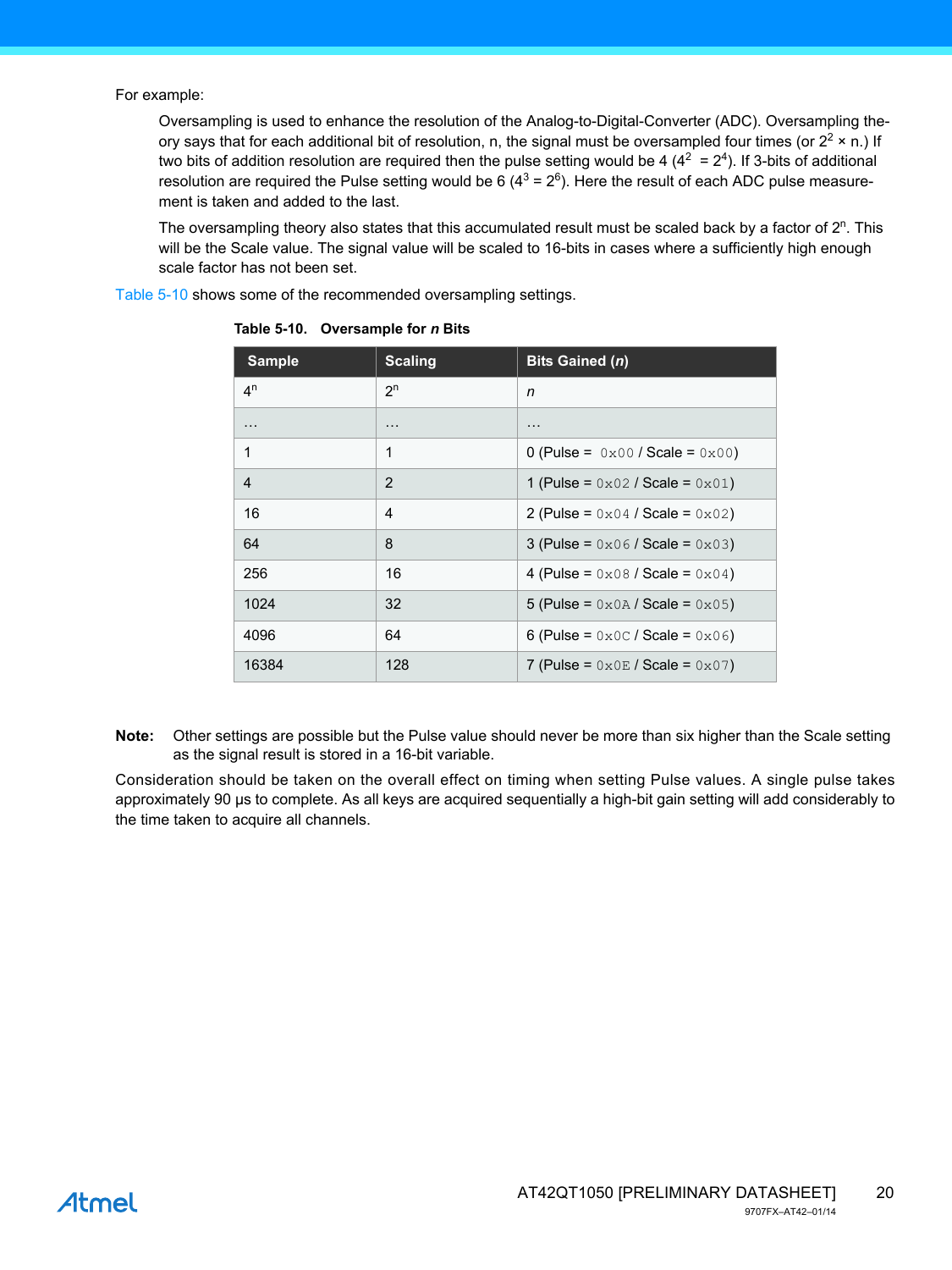



**Defaults:** PULSE0 – PULSE3 = 0  $SCALE0 - SCALE3 = 0$ 

#### <span id="page-20-0"></span>**5.10 Address 0x2E – 0x34: Detection Integrator (DI) / AKS**

| <b>Address</b>              | b7              | b <sub>6</sub>                                  | b <sub>5</sub> | b4                                  | b3 | b2 | b <sub>1</sub> | b <sub>0</sub>       |  |
|-----------------------------|-----------------|-------------------------------------------------|----------------|-------------------------------------|----|----|----------------|----------------------|--|
| $0 \times 2E$               | <b>RESERVED</b> |                                                 |                |                                     |    |    |                |                      |  |
| $0 \times 2F$               |                 | DETECTION INTEGRATOR for Key 0<br>AKS for Key 0 |                |                                     |    |    |                |                      |  |
| $0 \times 30$               |                 |                                                 |                | DETECTION INTEGRATOR for Key 1      |    |    |                | AKS for Key 1        |  |
| $0 \times 31$               |                 | <b>RESERVED</b>                                 |                |                                     |    |    |                |                      |  |
| $0 \times 32 - 0 \times 34$ |                 |                                                 |                | DETECTION INTEGRATOR for Keys 2 - 4 |    |    |                | AKS for Keys $2 - 4$ |  |

**Table 5-11. Detection Integrator / AKS**

**DETECTION INTEGRATOR:** bits 2 to 7 of addresses  $0 \times 2E - 0 \times 34$  allow the DI level to be set for each key. This 6bit value controls the number of consecutive measurements that must be confirmed as having passed the key threshold before that key is registered as being in detect. The minimum value for the DI filter is 2. Settings of 1 for the DI defaults to 2 because a minimum of two consecutive measurements must be confirmed. Setting a DI of 0 disables the corresponding key.

#### **Default:** 4

**AKS 0 – 4:** these bits control which keys are included in an AKS group. There can be up to three groups, each containing any number of keys (up to the maximum allowed for the mode).

Each key can have a value between 0 and 3, which assigns it to an AKS group of that number. A key may only go into detect when no other key in its AKS group is already in detect. A value of 0 means the key is not in any AKS group.

**Default:** 0x00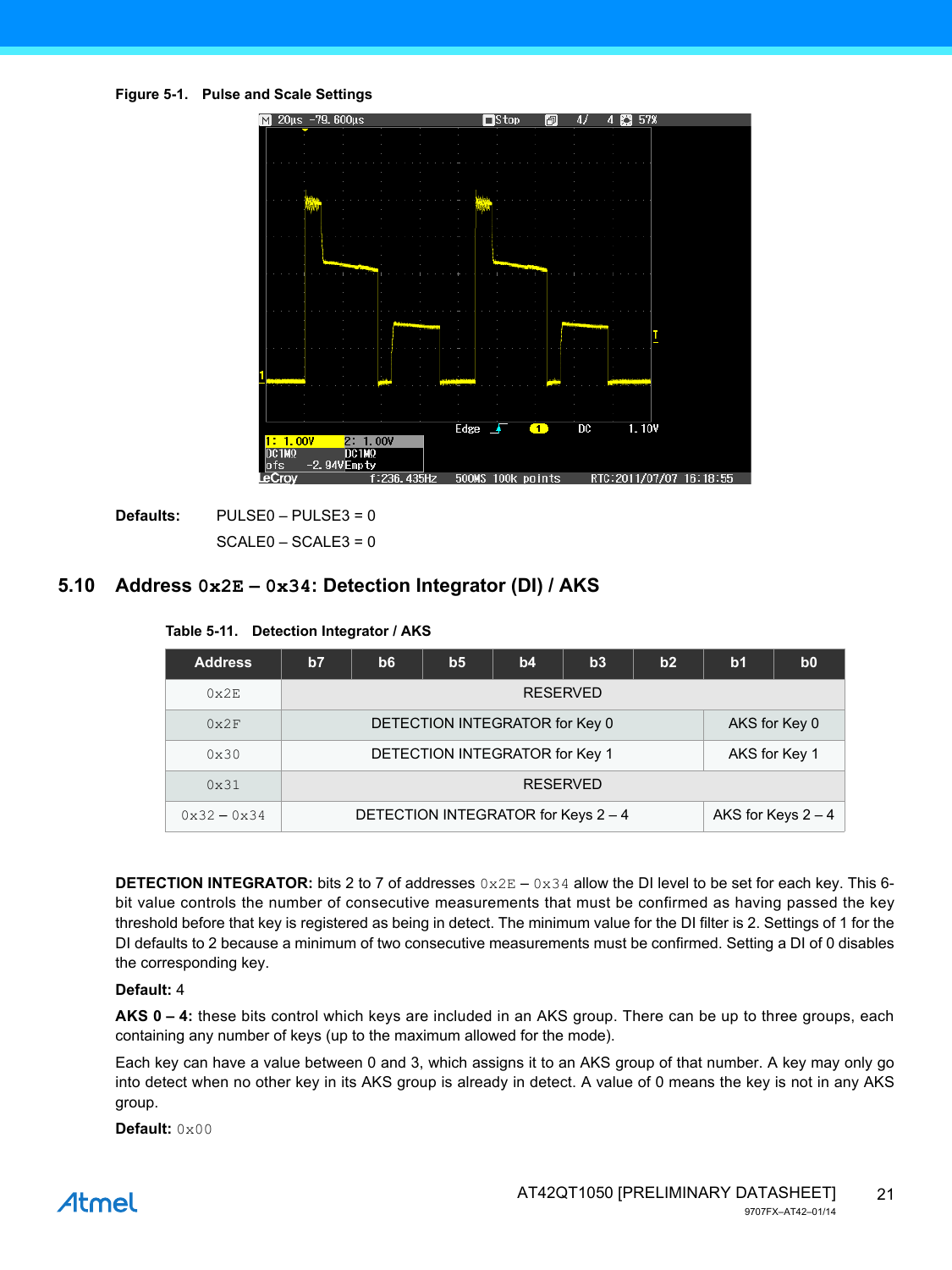#### <span id="page-21-0"></span>**5.11 Address 0x35 – 0x3B: Charge Share Delay**

| <b>Address</b> | b7 | b6              | b <sub>5</sub> | b4               | b3 | b2 | b <sub>1</sub> | b0 |
|----------------|----|-----------------|----------------|------------------|----|----|----------------|----|
| 0x35           |    | <b>RESERVED</b> |                |                  |    |    |                |    |
| 0x36           |    |                 |                | CSD <sub>0</sub> |    |    |                |    |
| 0x37           |    |                 |                | CSD <sub>1</sub> |    |    |                |    |
| 0x38           |    |                 |                | <b>RESERVED</b>  |    |    |                |    |
| 0x39           |    |                 |                | CSD <sub>2</sub> |    |    |                |    |
| 0x3A           |    |                 |                | CSD <sub>3</sub> |    |    |                |    |
| 0x3B           |    |                 |                | CSD4             |    |    |                |    |

#### **Table 5-12. Charge Share Delay**

Prolongs the charge-transfer period of signal acquisition by 2.5 us per count.

Allows full charge-transfer for keys with heavy Rs / Cx loading.

**Range:** 0 – 255

**Default:** 0

#### **5.12 Address 0x3C: FastIn / FastOutDI / Max Cal / Guard Channel**

| Table 5-13. Fastin / FastOutDI / Max Cal / Guard Channel |
|----------------------------------------------------------|
|                                                          |

| <b>Address</b> | b7                       | b <sub>6</sub> | b <sub>5</sub> | b4                | b3 | b2 | b <sub>1</sub>       | b <sub>0</sub> |
|----------------|--------------------------|----------------|----------------|-------------------|----|----|----------------------|----------------|
| 0x3C           | $\overline{\phantom{m}}$ | FI             | <b>FO</b>      | <b>MAX</b><br>CAL |    |    | <b>GUARD CHANNEL</b> |                |

**FI:** Fast In options – when bit 6 is set then chip will enter fast mode whenever an unfiltered signal value is detected.

**FO:** Fast Out DI – when bit 5 is set then a key filters out with an integrator of 4. Could have a DI in of 100 but filter out with DI of 4 (global setting for all keys).

**MAX CAL:** if this bit is clear then all keys recalibrate after a *Max On Duration* timeout, otherwise only the key with the incorrect timing gets recalibrated.

**GUARD CHANNEL:** bits 0 – 3 are used to set a key as the guard channel (which gets priority filtering). Valid values are  $0 - 4$ , with any larger value disabling the guard key feature.

**Default:** 0x00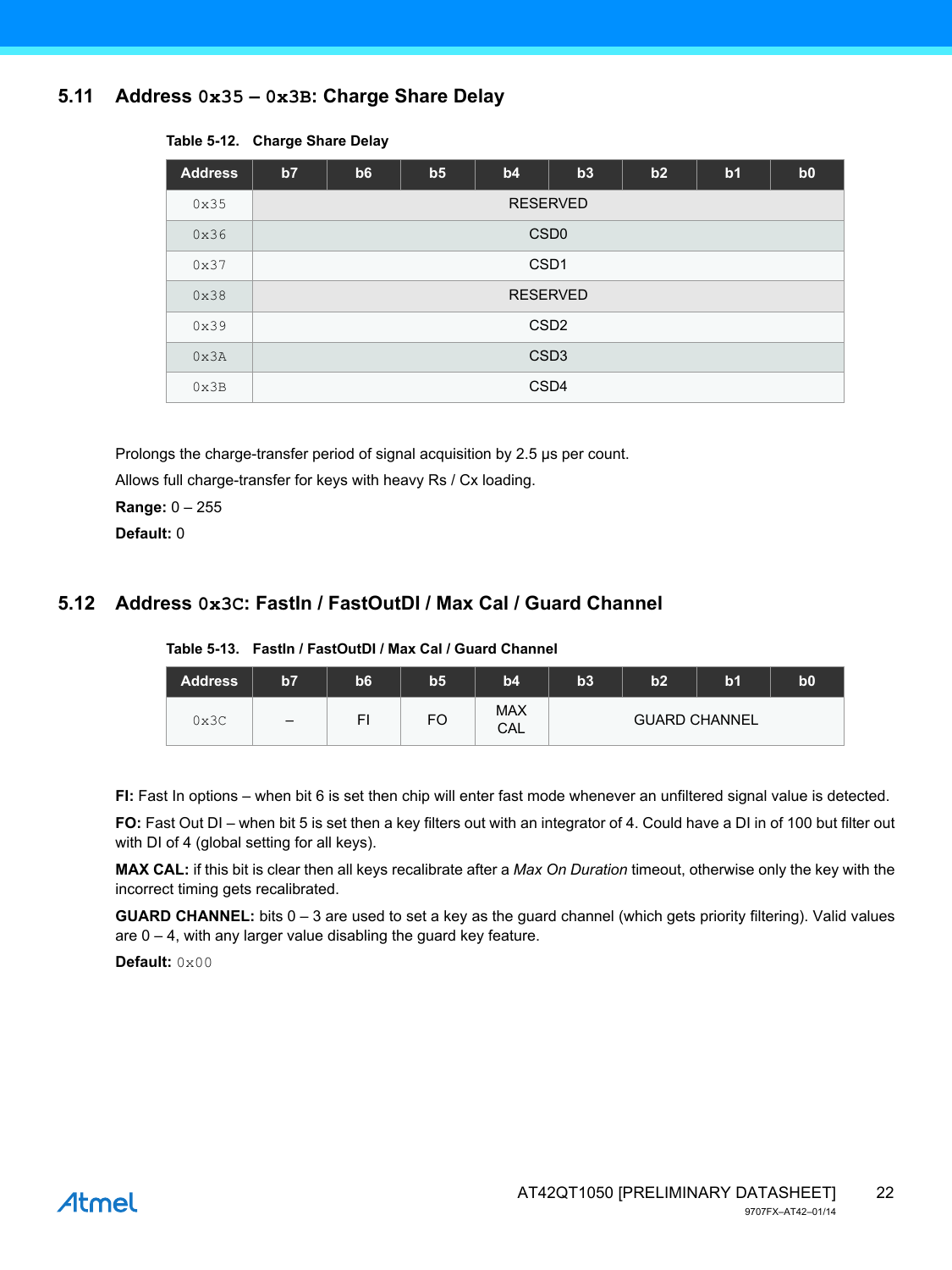#### **5.13 Address 0x3D: Low Power (LP) Mode**

| <b>Address</b> | $\overline{57}$ | b6 | b <sub>5</sub> | b4      | b3 | b2 | b <sub>1</sub> | b0 |
|----------------|-----------------|----|----------------|---------|----|----|----------------|----|
| 0x3D           |                 |    |                | LP MODE |    |    |                |    |

**LP MODE:** this 8-bit value determines the number of 8 ms intervals between key measurements. Longer intervals between measurements yield a lower power consumption but at the expense of a slower response to touch.

| 0   | Power Down        |
|-----|-------------------|
| 1   | 8 <sub>ms</sub>   |
| 2   | $16 \text{ ms}$   |
| 3   | $24 \text{ ms}$   |
| 4   | $32 \text{ ms}$   |
| n   | $(n \times 8)$ ms |
| 254 | 2.032 s           |
| 255 | 2.040 s           |

**Default:** 2 (16 ms between key acquisitions)

A setting of 0 for LP mode puts the chip in Power-Down (Deep Sleep) mode.

To wake the device from Power-Down mode, a non-zero LP setting should be written to this address. The QT1050 can also be reset during power-down mode by writing 1 to bit 7 of address  $0 \times 3F$ .

#### **5.14 Address 0x3E: Max On Duration**

#### **Table 5-15. Max On Duration**

| <b>Address</b> | b7 | b6 | b5 | b4                     | b3 | b2 | b1 | bO |
|----------------|----|----|----|------------------------|----|----|----|----|
| 0x3E           |    |    |    | <b>MAX ON DURATION</b> |    |    |    |    |

**MAX ON DURATION:** this is a 8-bit value which determines how long any key can be in touch before it recalibrates itself.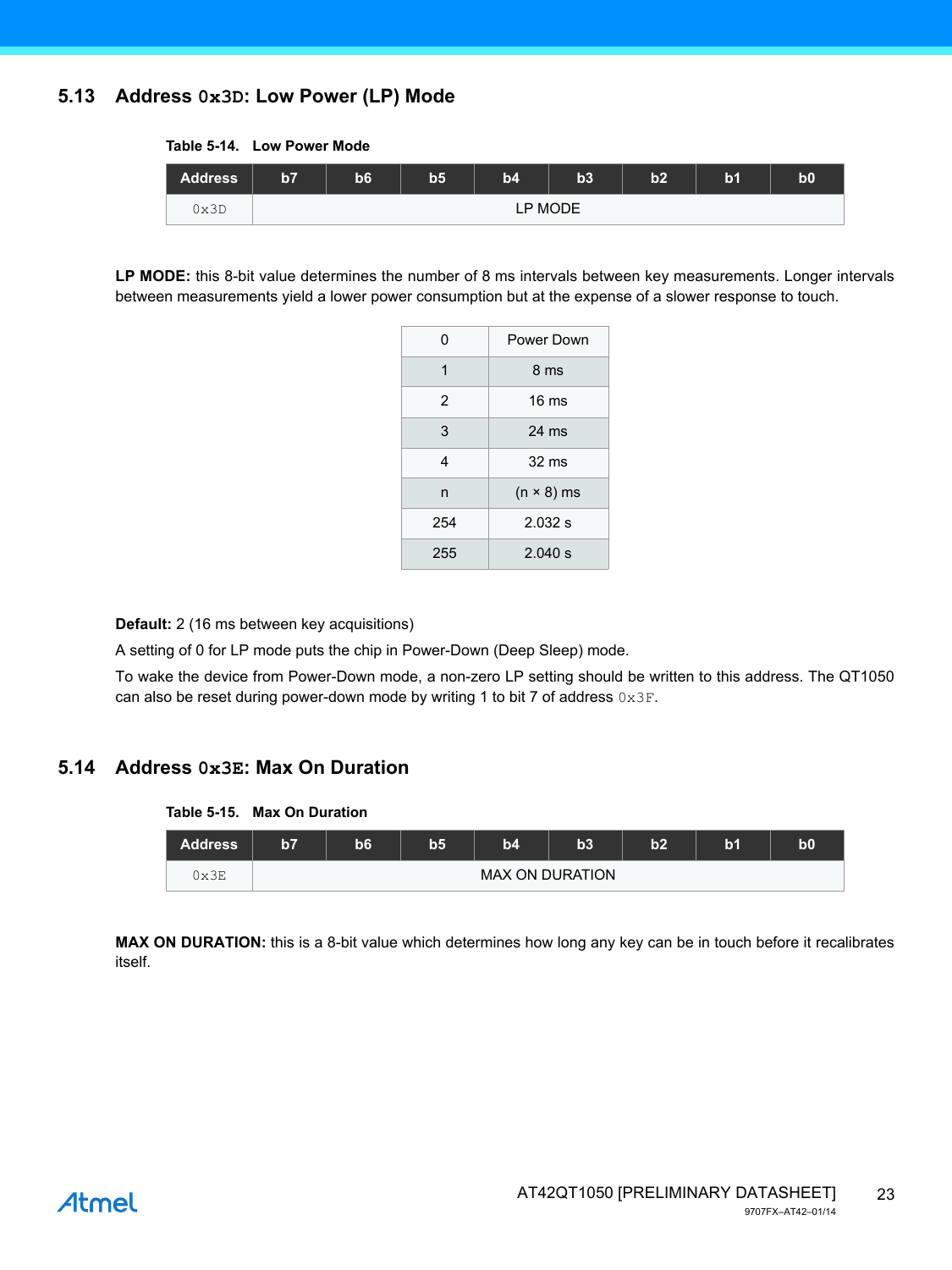A value of 0 turns *Max On Duration* off.

| O   | Off                 |
|-----|---------------------|
| 1   | 160 ms              |
| 2   | 320 ms              |
| 3   | 480 ms              |
| 4   | 640 ms              |
| n   | $(n \times 160)$ ms |
| 255 | 40.8s               |

**Default:** 180 (160 ms × 180 = 28.8 s)

#### <span id="page-23-0"></span>**5.15 Address 0x3F: RESET / Calibrate**

#### **Table 5-16. RESET / Calibrate**

| <b>Address</b> | b7           | b6 | b5 | b4 | b3               | b2 | b <sub>1</sub> | $\mathbf{b0}$ |
|----------------|--------------|----|----|----|------------------|----|----------------|---------------|
| 0x3F           | <b>RESET</b> |    |    |    | <b>CALIBRATE</b> |    |                |               |

**RESET:** Writing a 1 to bit 7 of this address triggers the device to reset.

**CALIBRATE:** Writing any non-zero value into the CALIBRATE field triggers the device to start a calibration cycle. The CALIBRATE flag in the detection status register is set when the calibration begins and clears when the calibration has finished.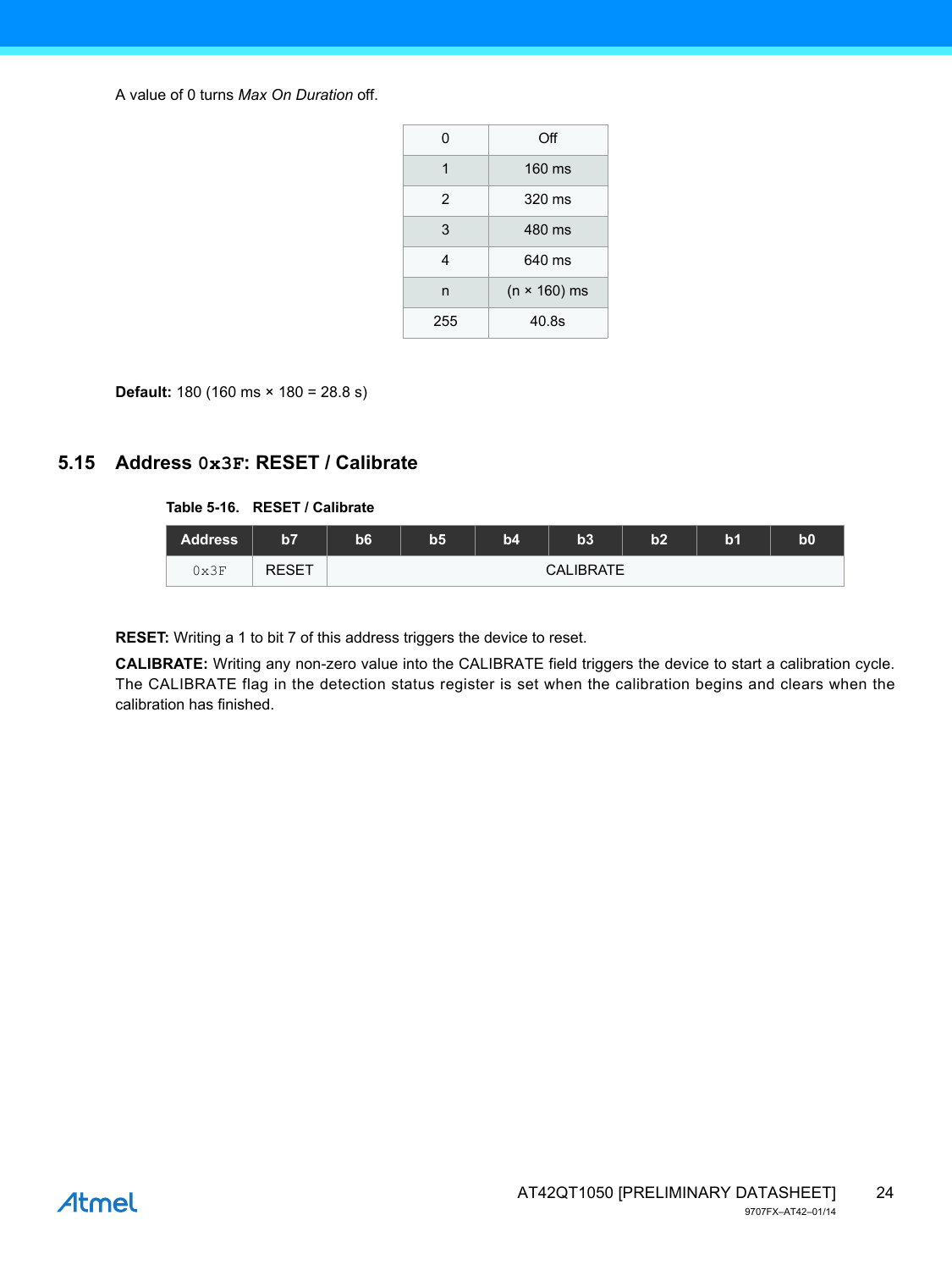### **6. Specifications**

#### **6.1 Absolute Maximum Specifications**

| Parameter                                                | <b>Specification</b>      |
|----------------------------------------------------------|---------------------------|
| Vdd                                                      | $-0.5$ to +6 V            |
| Maximum continuous pin current, any control or drive pin | $±10$ mA                  |
| Short circuit duration to ground, any pin                | infinite                  |
| Short circuit duration to Vdd, any pin                   | infinite                  |
| Voltage forced onto any pin                              | $-0.5$ V to (Vdd + 0.5) V |
|                                                          |                           |

**CAUTION:** Stresses beyond those listed under *Absolute Maximum Specifications* may cause permanent damage to the device. This is a stress rating only and functional operation of the device at these or other conditions beyond those indicated in the operational sections of this specification is not implied. Exposure to absolute maximum specification conditions for extended periods may affect device reliability.

#### <span id="page-24-0"></span>**6.2 Recommended Operating Conditions**

| <b>Parameter</b>            | <b>Specification</b>                 |
|-----------------------------|--------------------------------------|
| Operating temperature       | $-40^{\circ}$ C to +85 $^{\circ}$ C  |
| Storage temperature         | $-65^{\circ}$ C to +150 $^{\circ}$ C |
| Vdd                         | +1.8 V to 5.5 V                      |
| Supply ripple+noise         | $±25$ mV                             |
| Cx load capacitance per key | 1 to 30 pF                           |

#### **6.3 DC Specifications**

Vdd = 3.3 V, Cs = 10 nF, load = 5 pF, 32 ms default sleep, Ta( Ambient Temperature)= recommended range, unless otherwise noted

| <b>Parameter</b> | <b>Description</b>     | <b>Minimum</b>    | <b>Typical</b>           | <b>Maximum</b>    | <b>Units</b> | <b>Notes</b> |
|------------------|------------------------|-------------------|--------------------------|-------------------|--------------|--------------|
| Vil              | Low input logic level  | $-0.5$            | $\qquad \qquad$          | $0.2 \times V$ dd | V            |              |
| Vih              | High input logic level | $0.7 \times V$ dd | -                        | $Vdd + 0.5$       | V            |              |
| Vol              | Low output voltage     | -                 | $\overline{\phantom{0}}$ | 0.6               | v            |              |
| Voh              | High output voltage    | $Vdd - 0.7 V$     |                          |                   | V            |              |
| lil              | Input leakage current  | –                 |                          | ±1                | μA           |              |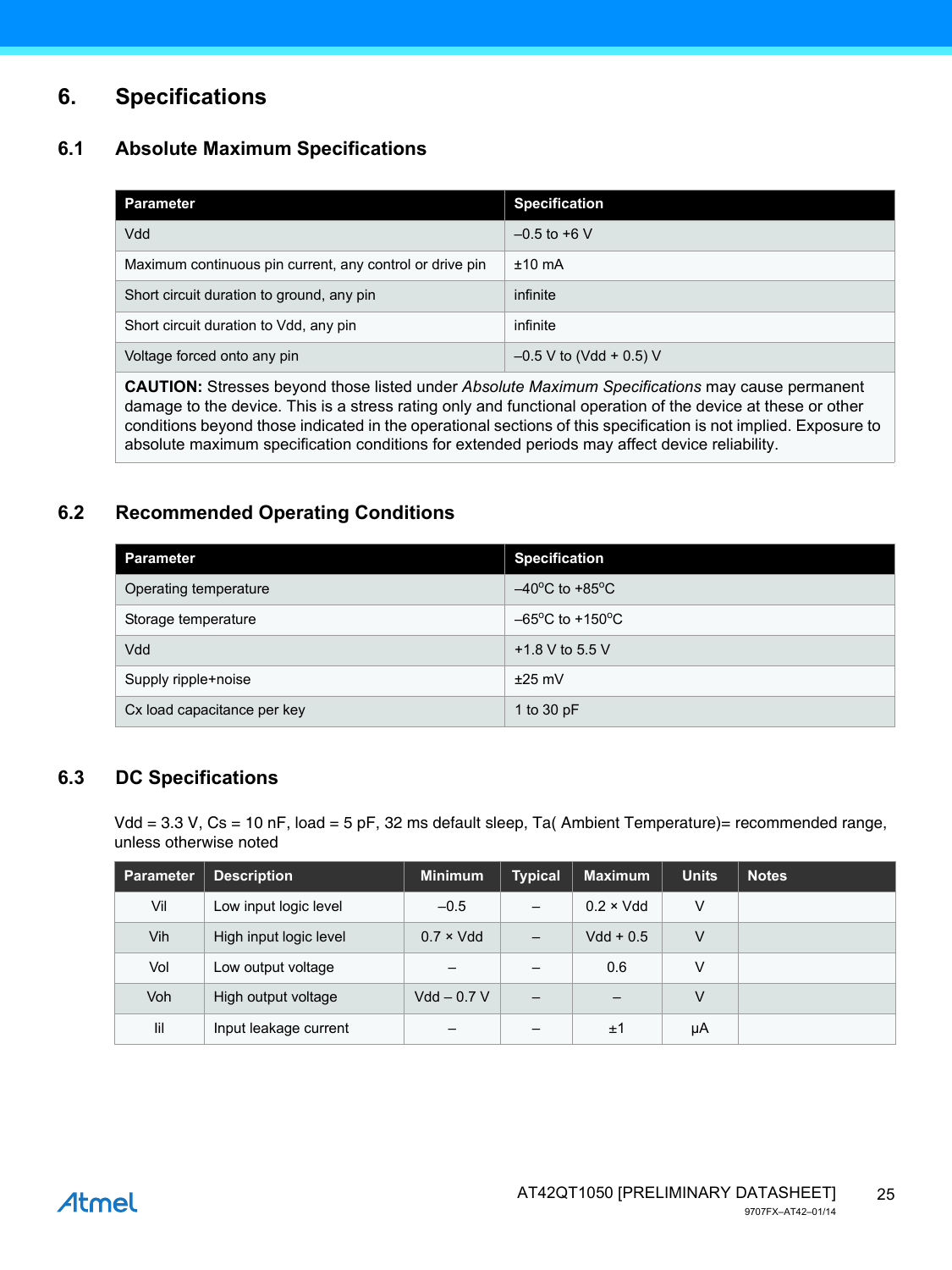#### **6.4 Power Consumption Measurements**

| <b>LPM</b>     | <b>Supply Voltage</b>   |       |       |       |       |       |                |       |
|----------------|-------------------------|-------|-------|-------|-------|-------|----------------|-------|
|                | $\overline{\mathbf{5}}$ | 4.2   | 3.6   | 3.3   | 3     | 2.5   | $\overline{2}$ | 1.8   |
| 0              | $<$ 1                   | $<$ 1 | $<$ 1 | $<$ 1 | $<$ 1 | $<$ 1 | $<$ 1          | $<$ 1 |
| $\blacksquare$ | 910                     | 640   | 530   | 480   | 410   | 360   | 300            | 280   |
| $\overline{2}$ | 820                     | 560   | 460   | 410   | 370   | 310   | 300            | 280   |
| 3              | 780                     | 540   | 440   | 390   | 360   | 300   | 260            | 240   |
| 4              | 670                     | 505   | 415   | 375   | 345   | 290   | 245            | 230   |
| 5              | 650                     | 500   | 410   | 370   | 340   | 285   | 240            | 220   |
| 255            | 600                     | 470   | 390   | 350   | 320   | 270   | 230            | 210   |

#### Table 6-1. Supply current  $(\mu A) - 5$  channels enabled; Pulse =  $0/$  Scale =  $0$



#### **5 Channels Enabled**



0 1 2 3 4 5 255 **LP Mode**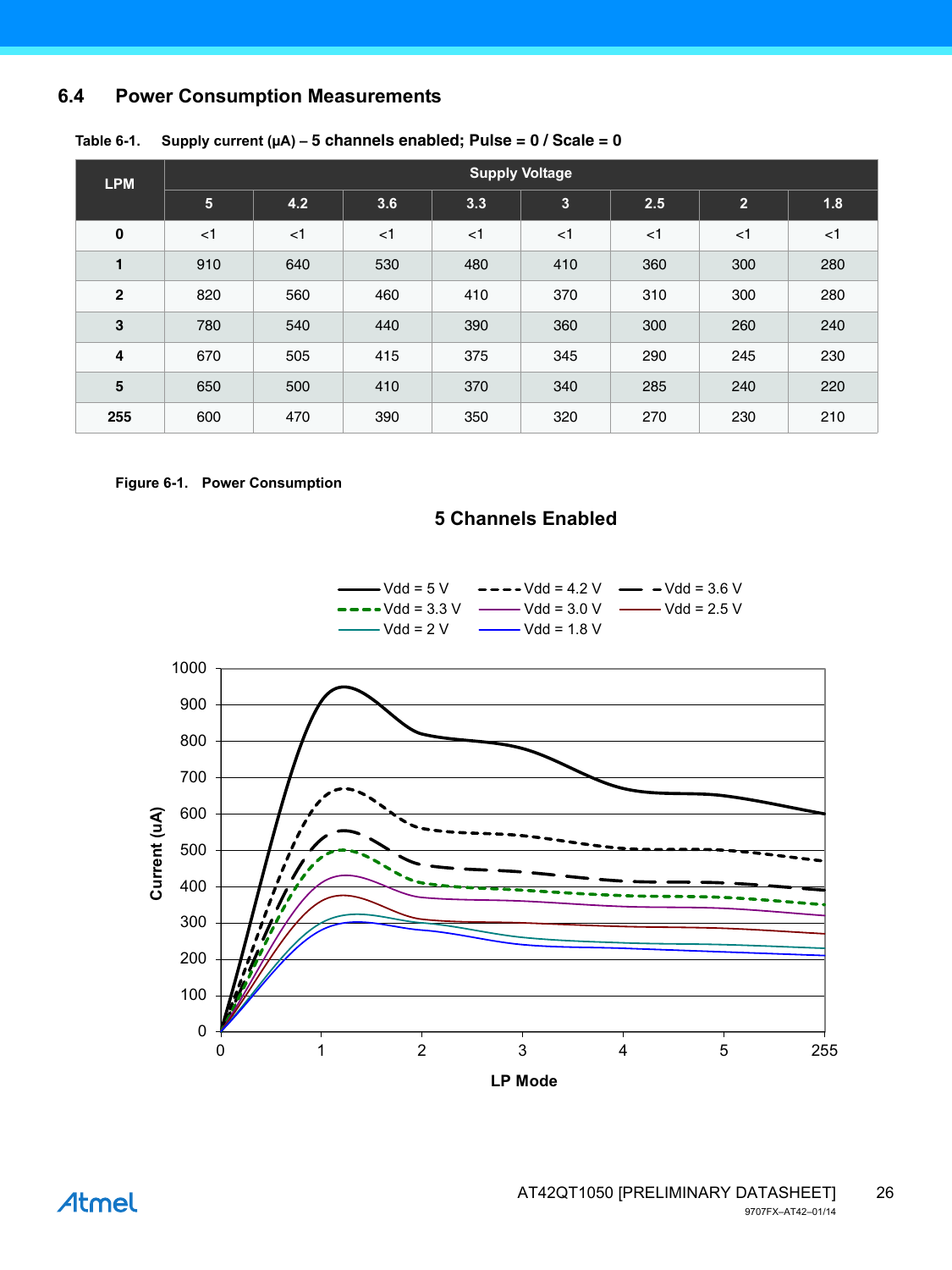### **6.5 Timing Specifications**

| <b>Parameter</b> | <b>Description</b>                            | <b>Min</b>            | <b>Typ</b> | <b>Max</b>                               | <b>Units</b> | <b>Notes</b>                          |
|------------------|-----------------------------------------------|-----------------------|------------|------------------------------------------|--------------|---------------------------------------|
| $T_R$            | Response time                                 | DI setting $\times$ 8 |            | $LP$ mode $+$<br>(DI setting $\times$ 8) | ms           | Under host control                    |
| $F_{QT}$         | Sample frequency                              | 162                   | 180        | 198                                      | kHz          | Modulated spread-<br>spectrum (chirp) |
| $T_D$            | Power-up delay to<br>operate/calibration time |                       | < 230      |                                          | ms           | Can be longer if burst<br>very long   |
| $F_{I2C}$        | $I2C$ clock rate                              |                       |            | 400                                      | <b>kHz</b>   |                                       |
| $F_{M}$          | Burst modulation percentage                   |                       | ±8         |                                          | %            |                                       |
| $R_{\rm p}$      | RESET pulse width                             | 5                     |            |                                          | μs           |                                       |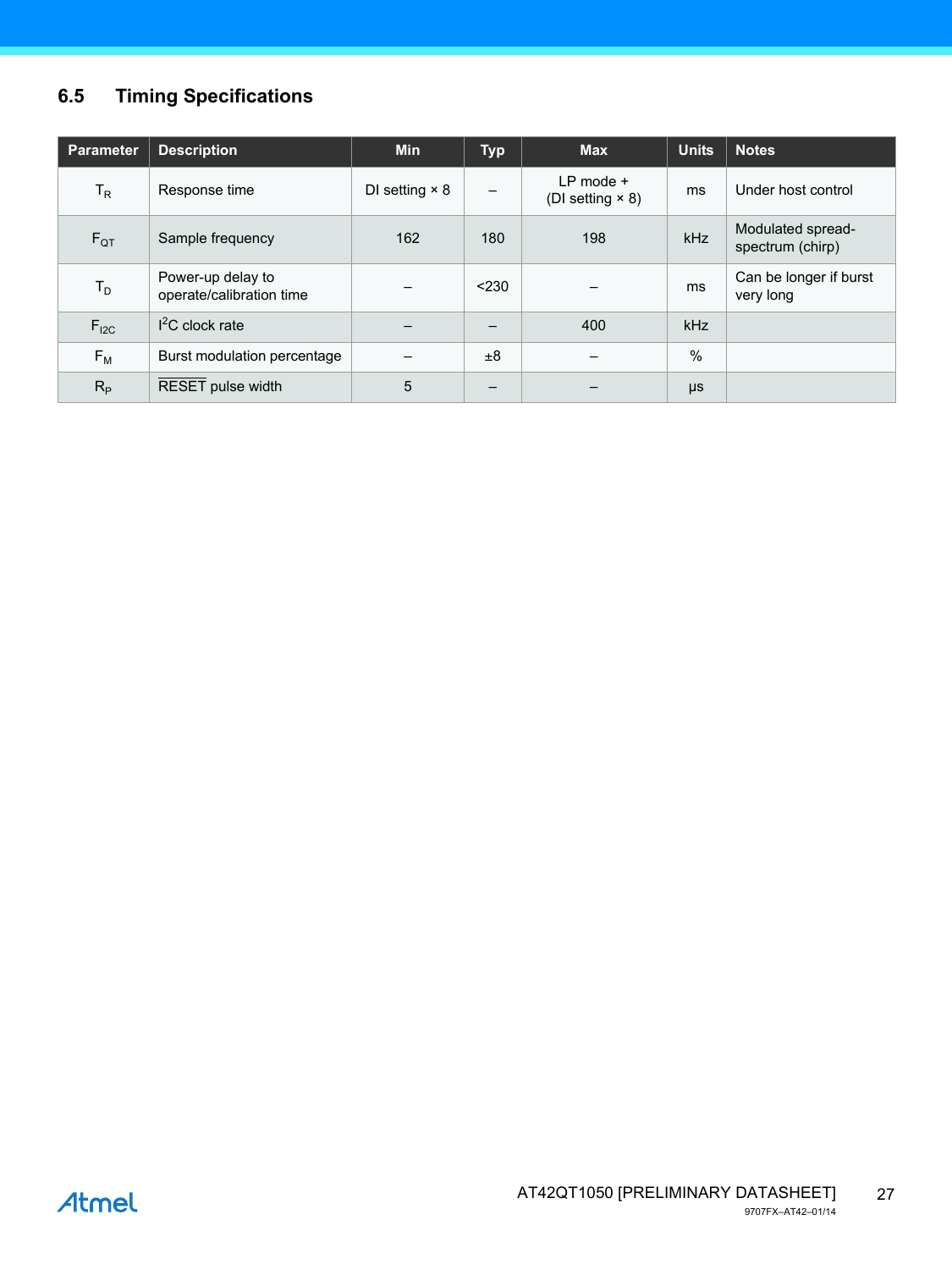#### **6.6 Mechanical Dimensions**

#### **6.6.1 AT42QT1050-UU**

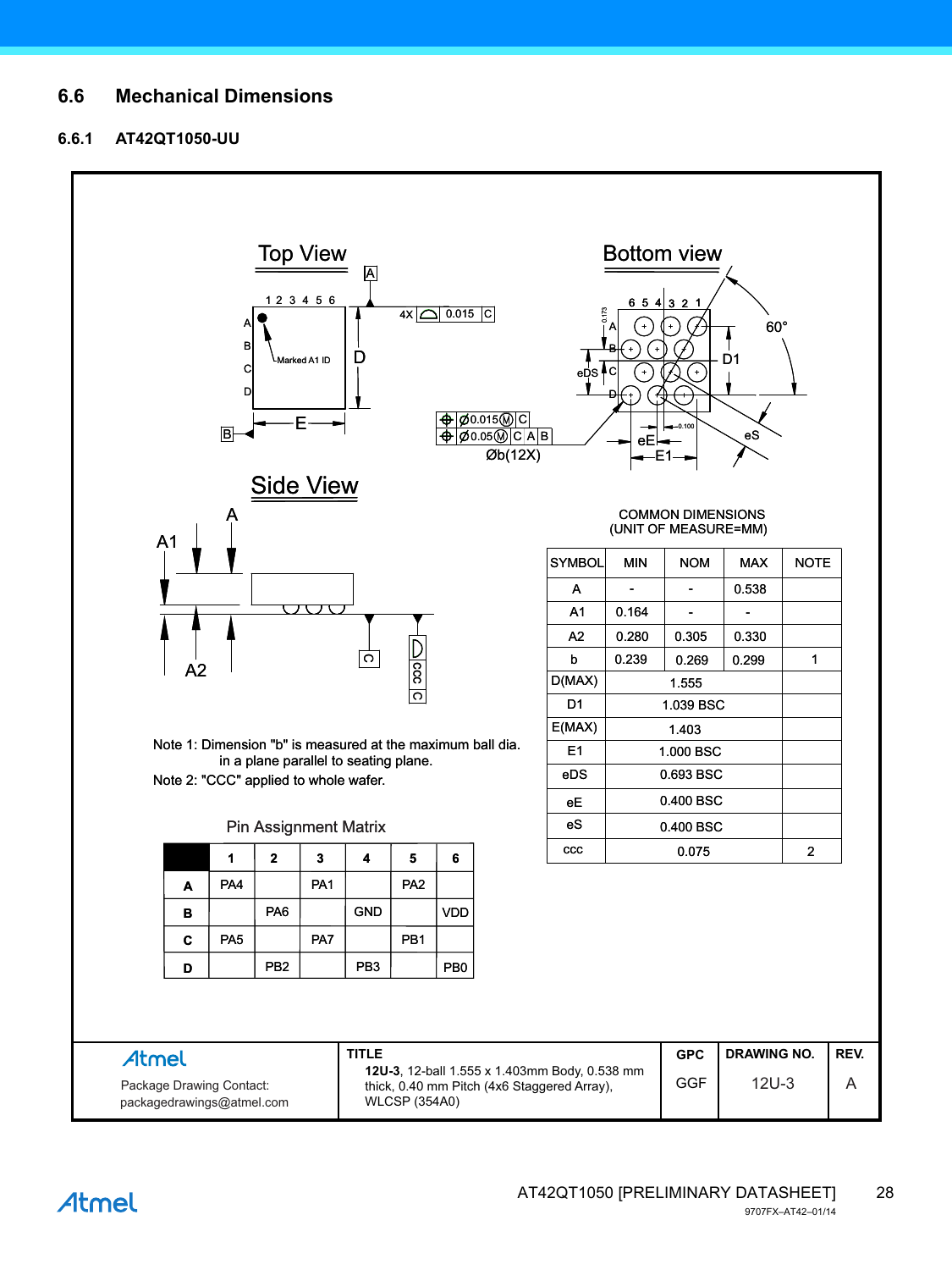#### **6.6.2 AT42QT1050-MMH**

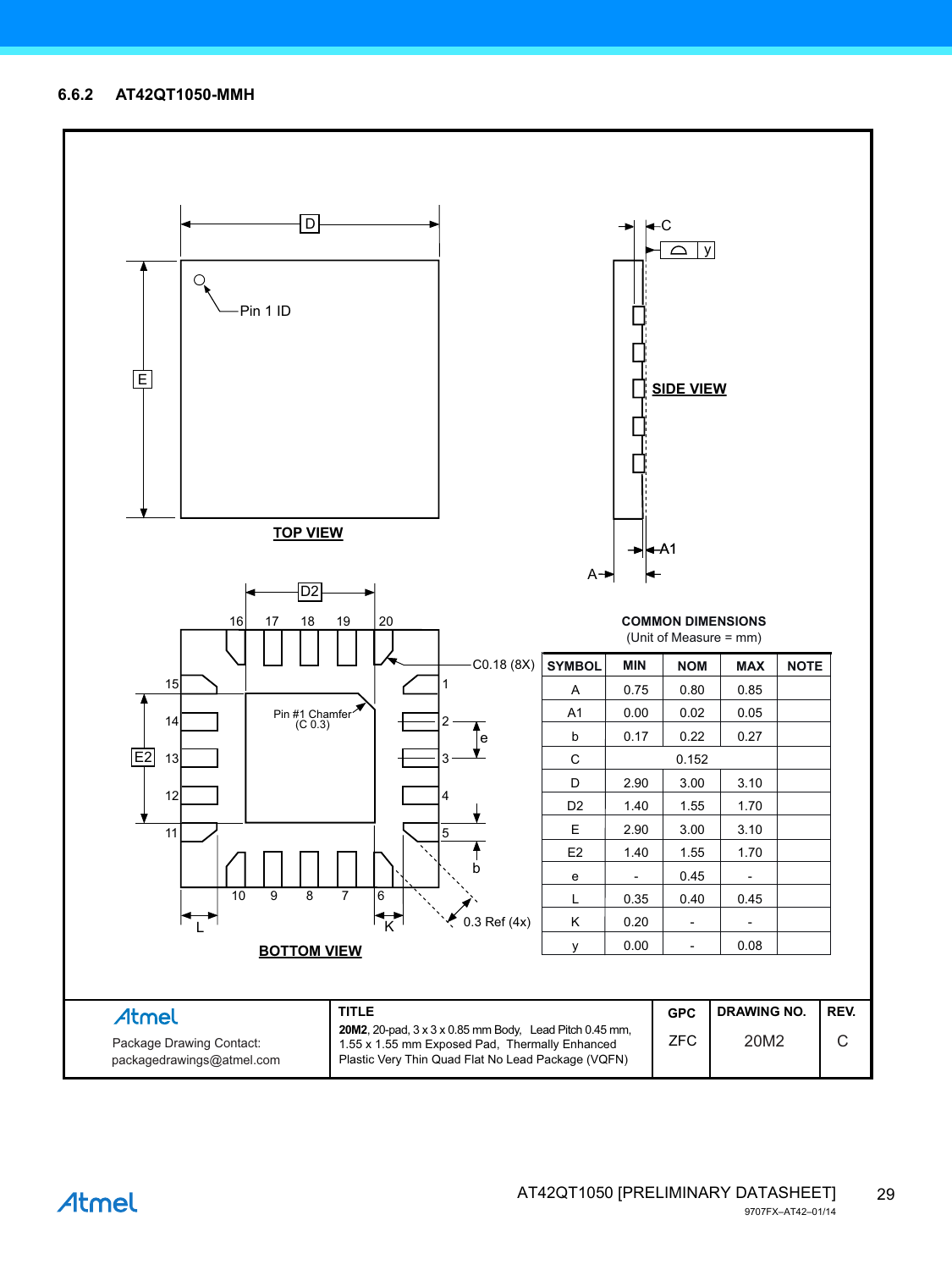#### **6.7 Marking**

#### **6.7.1 AT42QT1050 – 12-ball WLCSP**



#### **6.7.2 AT42QT1050 – 20-pin VQFN**



AT42QT1050 [PRELIMINARY DATASHEET] 30 9707FX–AT42–01/14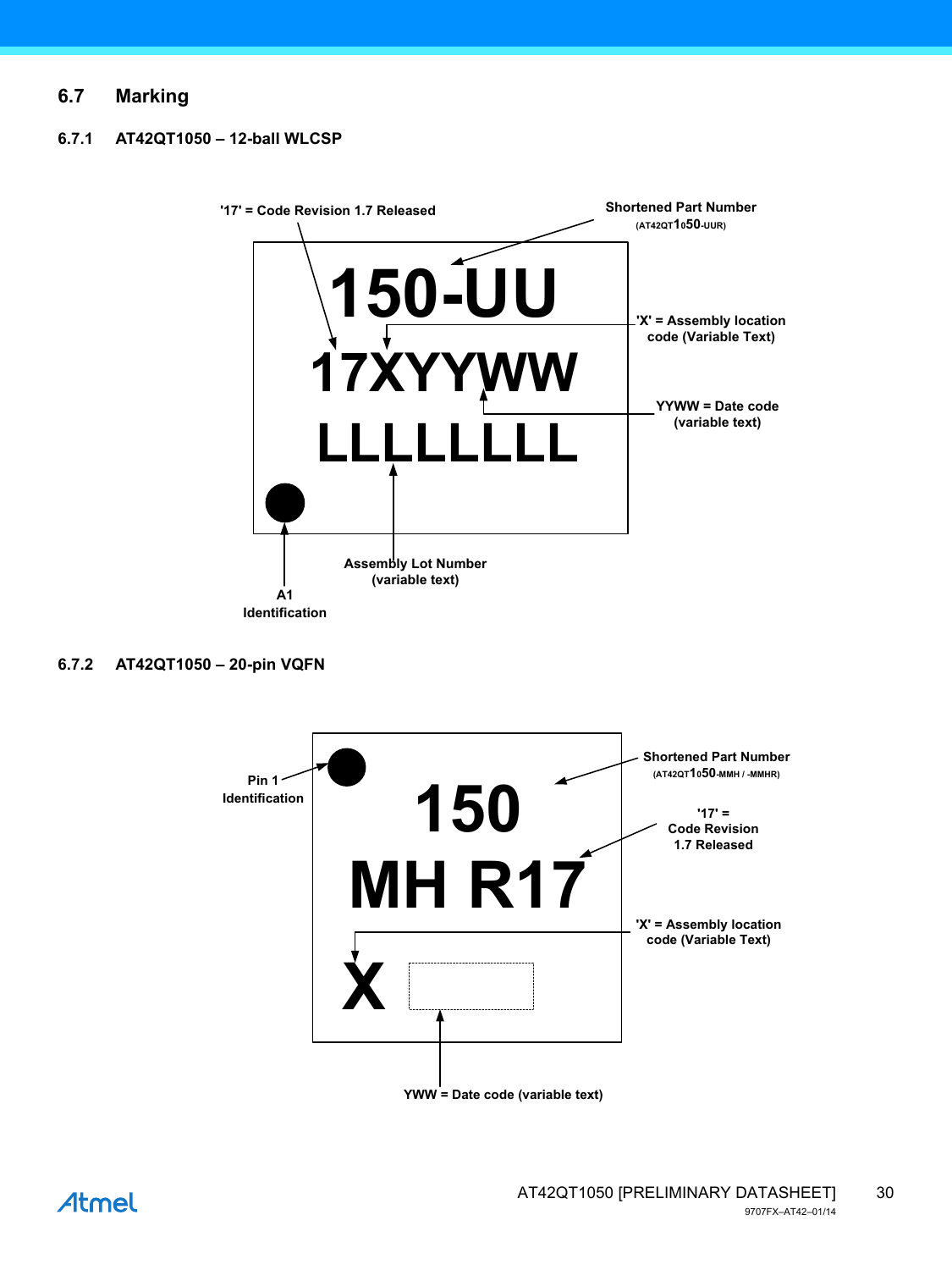#### **6.8 Part Number**

| <b>Part Number</b> | <b>Description</b>                                             |
|--------------------|----------------------------------------------------------------|
| AT42QT1050-UUR     | 12-ball 1.555x1.403 mm WLCSP RoHS compliant IC - Tape and reel |
| AT42QT1050-MMH     | 20-pad 3x3 mm VQFN RoHS compliant IC                           |
| AT42QT1050-MMHR    | 20-pad 3x3 mm VQFN RoHS compliant IC - Tape and reel           |

The part number comprises:

AT = Atmel

42 = Touch Business Unit

QT = Charge-transfer technology

1050 = (1) Keys only (05) number of channels (0) variant number

UU = WLCSP package

MMH = VQFN package

R = Tape and reel

#### **6.9 Moisture Sensitivity Level (MSL)**

| <b>MSL Rating</b> | <b>Peak Body Temperature</b> | <b>Specifications</b> |
|-------------------|------------------------------|-----------------------|
| MSL3              | $260^{\circ}$ C              | IPC/JEDEC J-STD-020   |

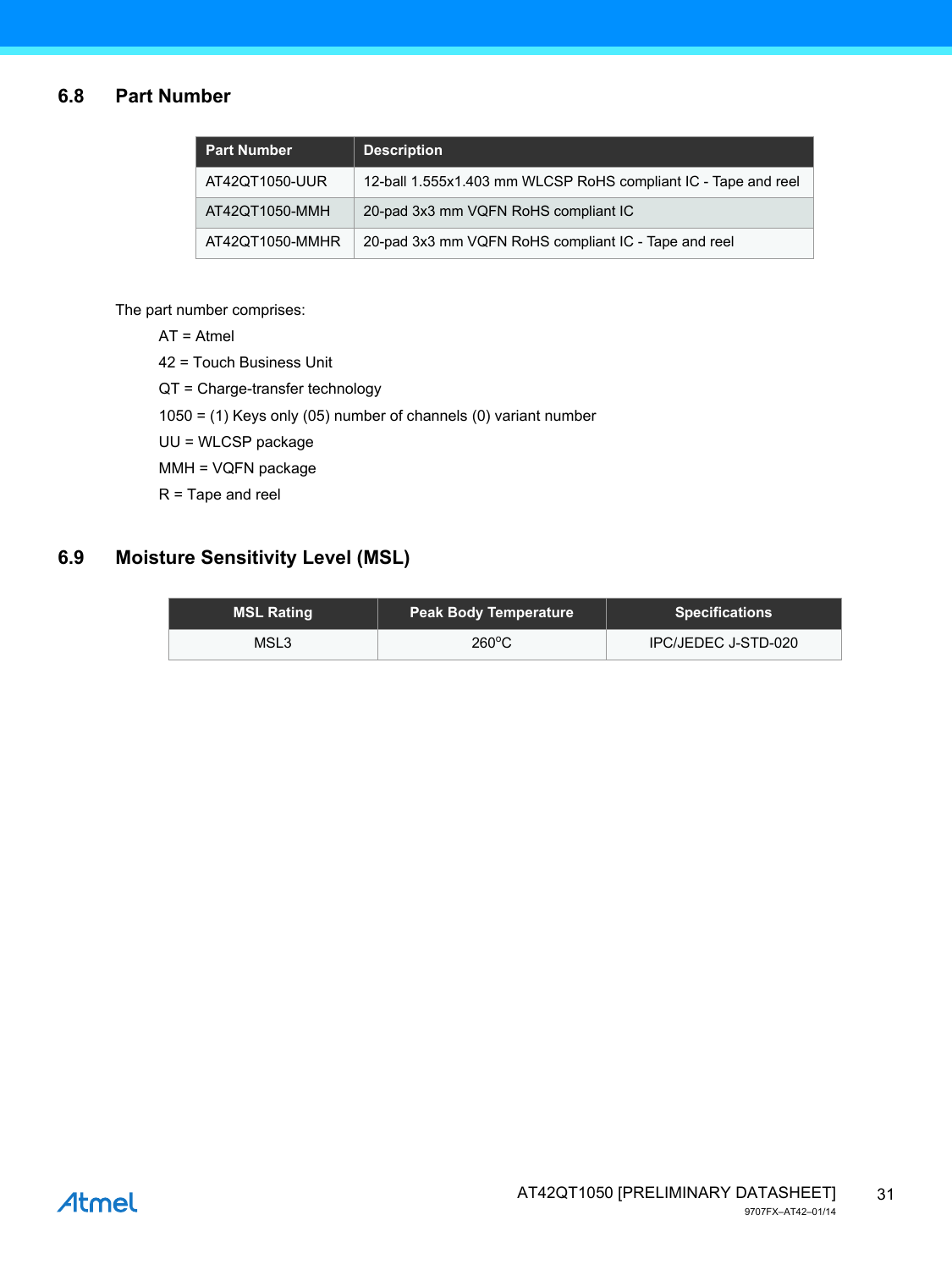### <span id="page-31-0"></span>**Appendix A. I2 C Operation**

#### **A.1 Interface Bus**

The device communicates with the host over an  $I^2C$  bus. The following sections give an overview of the bus; more detailed information is available from www.i2C-bus.org. Devices are connected to the I<sup>2</sup>C bus as shown in [Figure A-](#page-31-1)[1](#page-31-1). Both bus lines are connected to Vdd via pull-up resistors. The bus drivers of all <sup>12</sup>C devices must be open-drain type. This implements a wired AND function that allows any and all devices to drive the bus, one at a time. A low level on the bus is generated when a device outputs a zero.

#### <span id="page-31-1"></span>**Figure A-1. I<sup>2</sup> C Interface Bus**



#### **A.2 Transferring Data Bits**

Each data bit transferred on the bus is accompanied by a pulse on the clock line. The level of the data line must be stable when the clock line is high; the only exception to this rule is for generating START and STOP conditions.

#### **Figure A-2. Data Transfer**



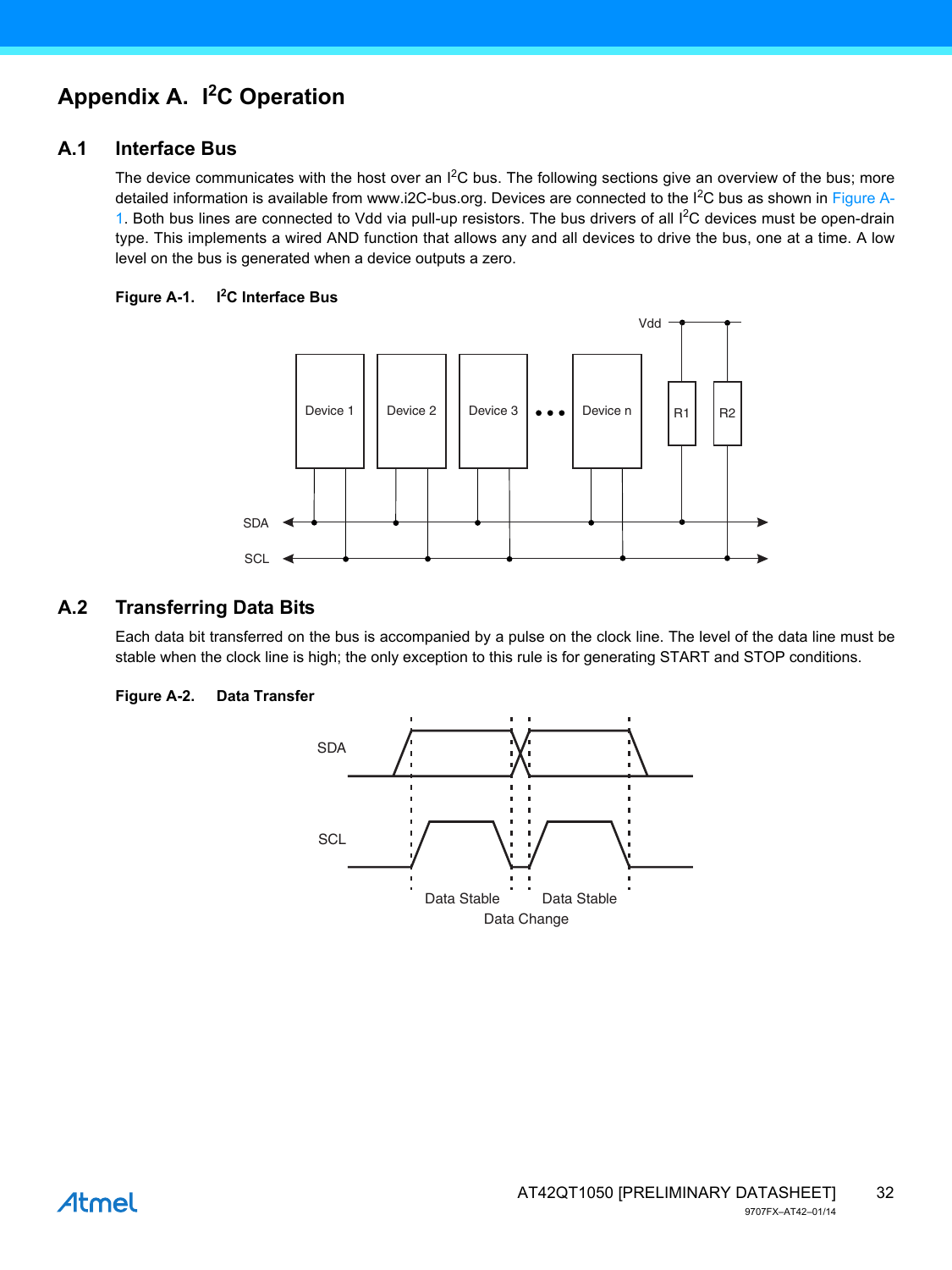#### **A.3 START and STOP Conditions**

The host initiates and terminates a data transmission. The transmission is initiated when the host issues a START condition on the bus, and is terminated when the host issues a STOP condition. Between the START and STOP conditions, the bus is considered busy. As shown in [Figure A-3](#page-32-0), START and STOP conditions are signaled by changing the level of the SDA line when the SCL line is high.

#### <span id="page-32-0"></span>**Figure A-3. START and STOP Conditions**



#### **A.4 Address Byte Format**

All address bytes are 9 bits long, consisting of 7 address bits, one READ/WRITE control bit and an acknowledge bit. If the READ/WRITE bit is set, a read operation is performed, otherwise a write operation is performed. When the device recognizes that it is being addressed, it will acknowledge by pulling SDA low in the ninth SCL (ACK) cycle. An address byte consisting of a slave address and a READ or a WRITE bit is called SLA+R or SLA+W, respectively.

The most significant bit of the address byte is transmitted first. The address sent by the host must be consistent with that selected with the option jumpers.

#### **Figure A-4. Address Byte Format**

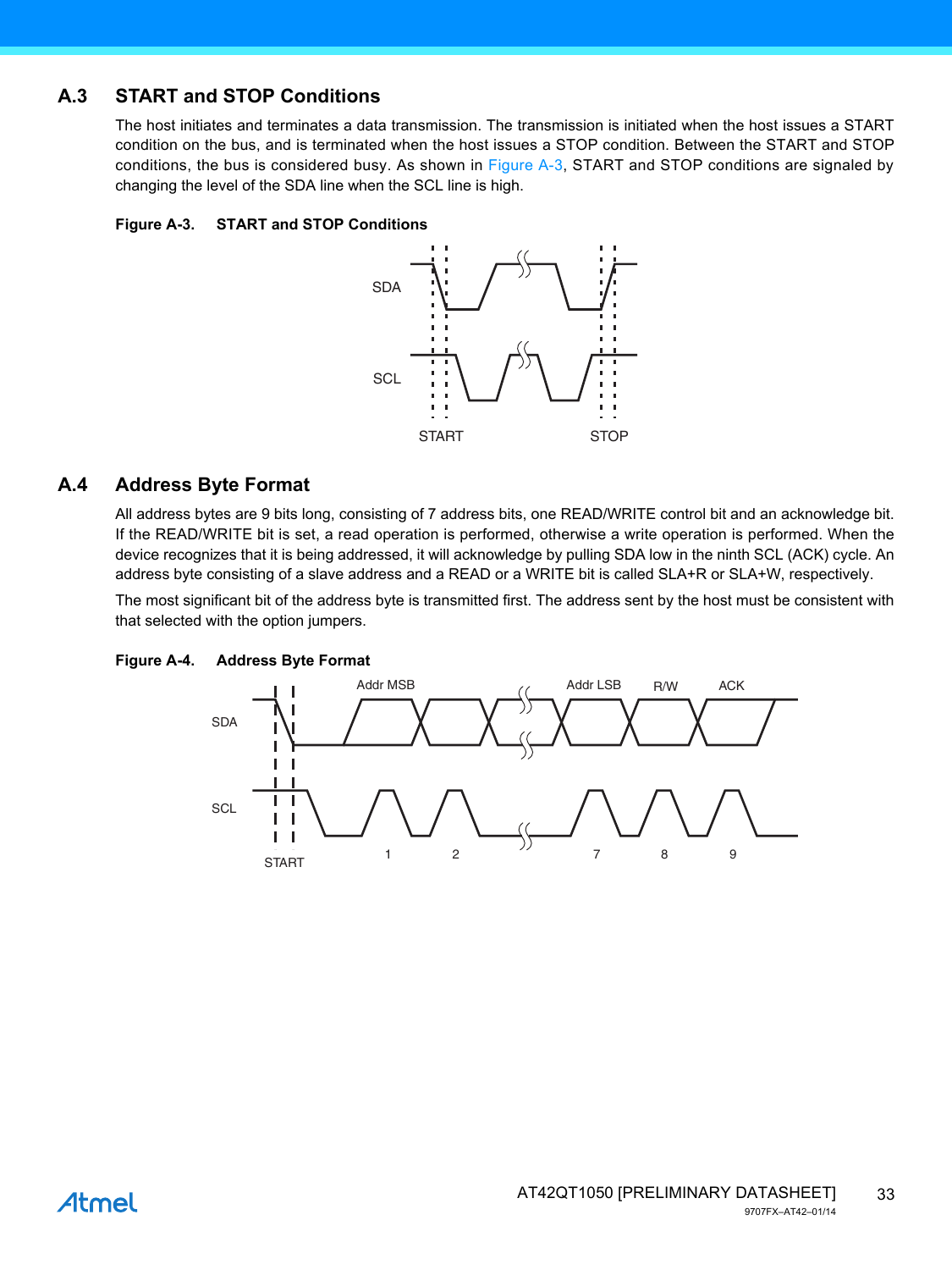#### **A.5 Data Byte Format**

All data bytes are 9 bits long, consisting of 8 data bits and an acknowledge bit. During a data transfer, the host generates the clock and the START and STOP conditions, while the receiver is responsible for acknowledging the reception. An acknowledge (ACK) is signaled by the receiver pulling the SDA line low during the ninth SCL cycle. If the receiver leaves the SDA line high, a NACK is signaled.





#### **A.6 Combining Address and Data Bytes into a Transmission**

A transmission consists of a START condition, an SLA+R/W, one or more data bytes and a STOP condition. The wired *ANDing* of the SCL line is used to implement handshaking between the host and the device. The device extends the SCL low period by pulling the SCL line low whenever it needs extra time for processing between the data transmissions.

**Note:** Each write or read cycle must end with a stop condition. The device may not respond correctly if a cycle is terminated by a new start condition.

[Figure A-6](#page-33-0) shows a typical data transmission. Note that several data bytes can be transmitted between the SLA+R/W and the STOP.



<span id="page-33-0"></span>**Figure A-6. Byte Transmission**

### **A.7**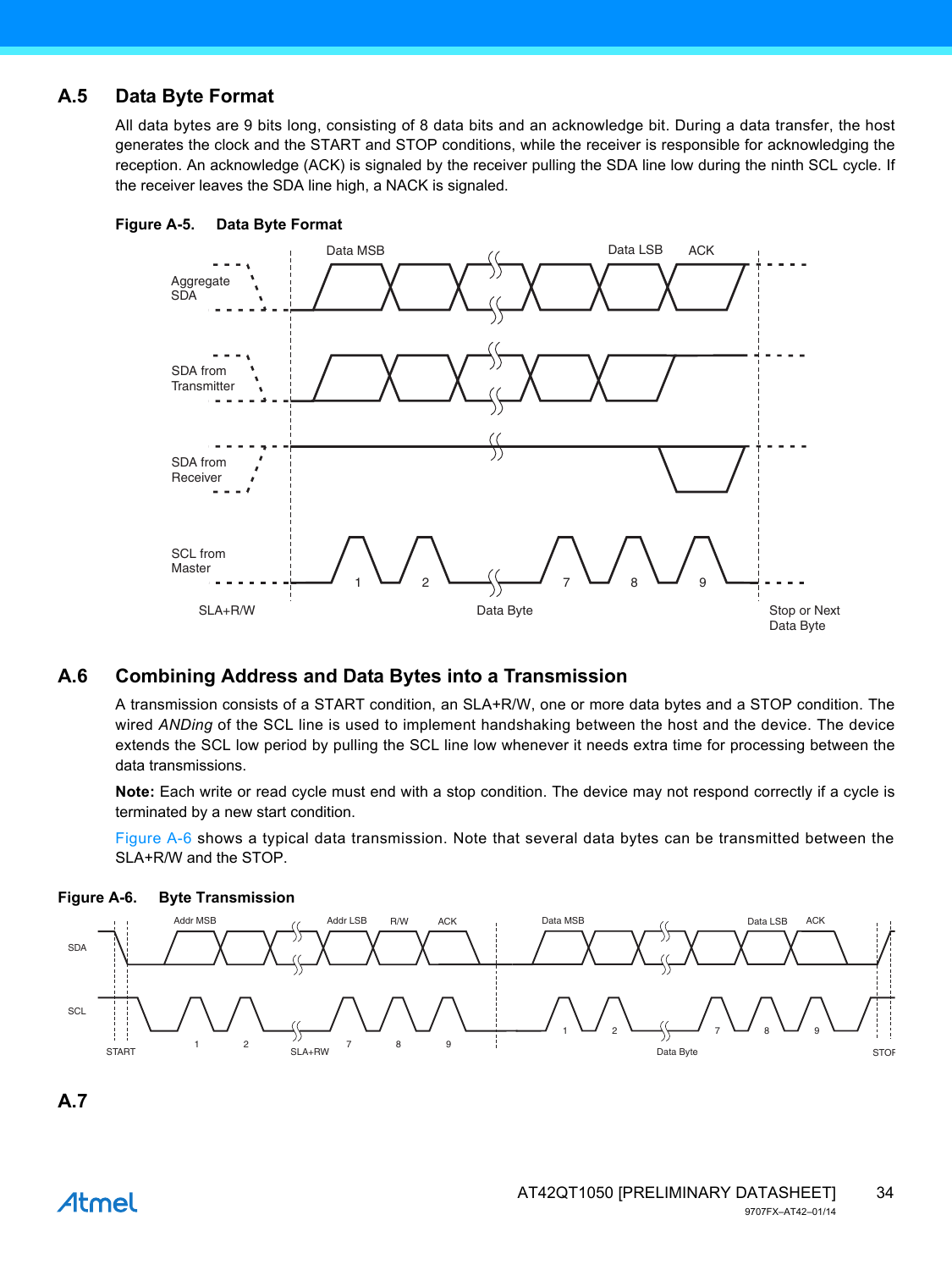#### **Associated Documents**

- *QTAN0079 Buttons, Sliders, and Wheels Sensors Design Guide*
- *QTAN0087 Proximity Design Guide*
- *Atmel AVR3000: QTouch Conducted Immunity Application Note*

#### **Revision History**

| <b>Revision Number</b>      | <b>History</b>                                                                                                                                                                                                                   |
|-----------------------------|----------------------------------------------------------------------------------------------------------------------------------------------------------------------------------------------------------------------------------|
| Revision AX - February 2012 | Preliminary release of document for code revision X.X                                                                                                                                                                            |
| Revision BX - February 2012 | Addition of Charge Share Delay field<br>$\bullet$<br>Changes to RESET field                                                                                                                                                      |
| Revision CX - August 2012   | Addition of selectable <sup>2</sup> C Address<br>Other minor changes                                                                                                                                                             |
| Revision DX - January 2013  | Added VQFN package                                                                                                                                                                                                               |
| Revision EX - March 2013    | Amended power consumption figures and chart<br>$\bullet$<br><b>Added Timing Specification</b><br>Added Part Marking drawings                                                                                                     |
| Revision FX- January 2014   | Amended Specifications in Section 6.7.1 and 6.7.2<br>Amended information on Chip ID and Firmware versions in<br>Section 5.1, 5.2, and 5.3<br>Amended Section 2.11.2<br>Removed QS Number from Section 6.8<br>Other minor changes |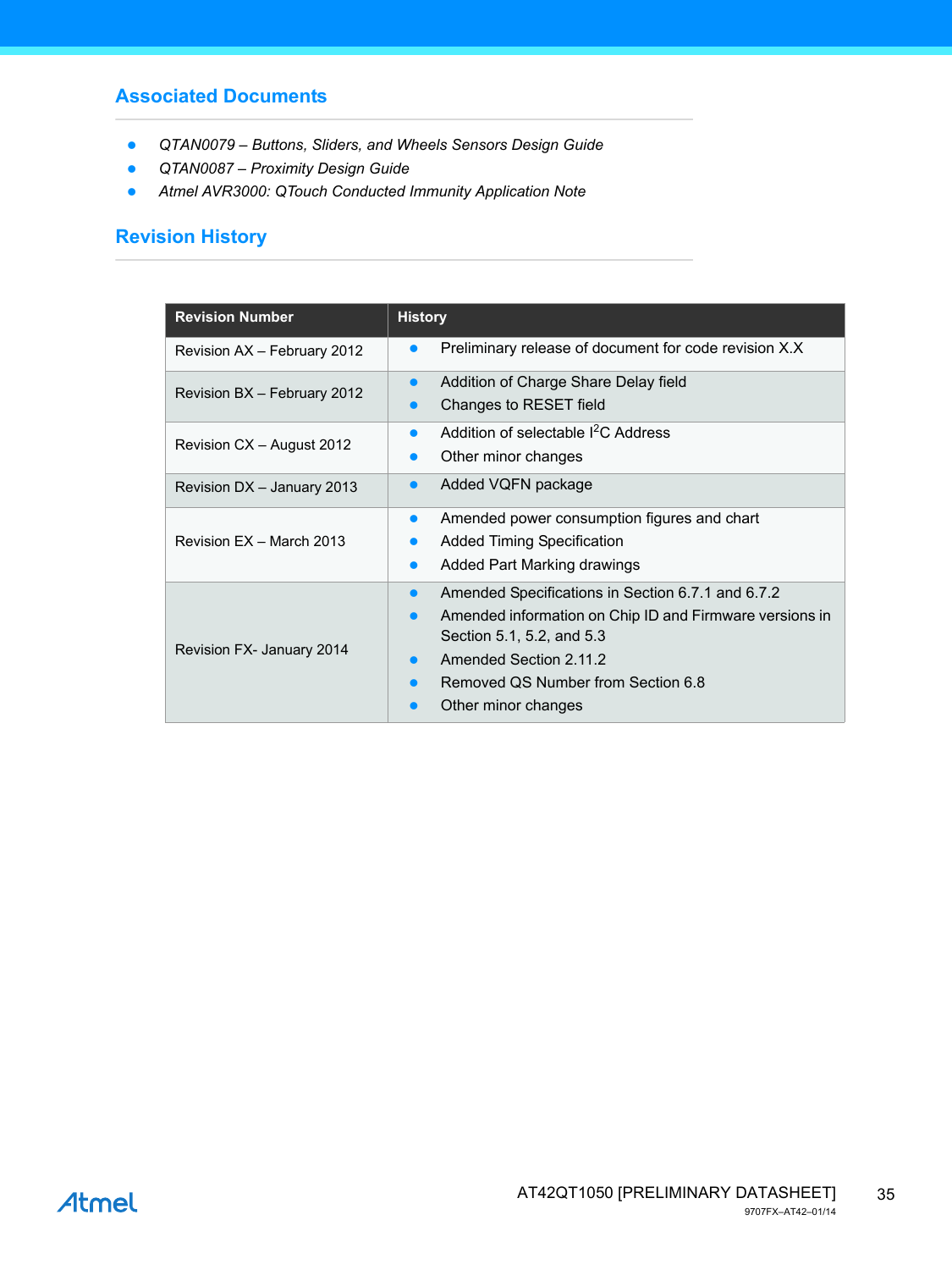## Atmel

### **Enabling Unlimited Possibilities**®

#### **Atmel Corporation**

1600 Technology Drive San Jose, CA 95110 USA **Tel:** (+1) (408) 441-0311 **Fax:** (+1) (408) 487-2600 www.atmel.com

**Atmel Asia Limited** Unit 01-5 & 16, 19F BEA Tower, Millennium City 5 418 Kwun Tong Roa Kwun Tong, Kowloon HONG KONG **Tel:** (+852) 2245-6100 **Fax:** (+852) 2722-1369

**Atmel München GmbH** Business Campus Parkring 4 D-85748 Garching bei München GERMANY **Tel:** (+49) 89-31970-0 **Fax:** (+49) 89-3194621

*Atmel Japan G.K.*

16F Shin-Osaki Kangyo Bldg 1-6-4 Osaki, Shinagawa-ku Tokyo 141-0032 JAPAN **Tel:** (+81) (3) 6417-0300 **Fax:** (+81) (3) 6417-0370

© 2012 – 2013 Atmel Corporation. All rights reserved. / Rev.: 9707FX–AT42–01/14

Atmel®, Atmel logo and combinations thereof, Adjacent Key Suppression®, AKS®, QTouch®, Enabling Unlimited Possibilities® and others are registered trademarks, QT™, and others are trademarks of Atmel Corporation or its subsidiaries. Other terms and product names may be registered trademarks or trademarks of others.

Disclaimer: The information in this document is provided in connection with Atmel products. No license, express or implied, by estoppel or otherwise, to any intellectual property right is granted by this document or in connection with the sale of Atmel products. EXCEPT AS SET FORTH IN THE ATMEL TERMS AND CONDITIONS OF SALES LOCATED ON THE ATMEL WEBSITE, ATMEL<br>ASSUMES NO LIABILITY WHATSOEVER AND DISCLAIMS ANY EXPRESS, IMPLI IMPLIED WARRANTY OF MERCHANTABILITY, FITNESS FOR A PARTICULAR PURPOSE, OR NON-INFRINGEMENT. IN NO EVENT SHALL ATMEL BE LIABLE FOR ANY DIRECT, INDIRECT, CONSEQUENTIAL, PUNITIVE, SPECIAL OR INCIDENTAL DAMAGES (INCLUDING, WITHOUT LIMITATION, DAMAGES FOR LOSS AND PROFITS, BUSINESS INTERRUPTION, OR LOSS OF INFORMATION) ARISING OUT OF THE USE OR INABILITY TO USE THIS DOCUMENT, EVEN IF ATMEL HAS BEEN ADVISED OF THE POSSIBILITY OF SUCH DAMAGES. Atmel makes no representations or warranties with respect to the accuracy or completeness of the contents of this document and reserves the right to make changes to specifications and products descriptions at any<br>time without notice. Atm used in, automotive applications. Atmel products are not intended, authorized, or warranted for use as components in applications intended to support or sustain life.